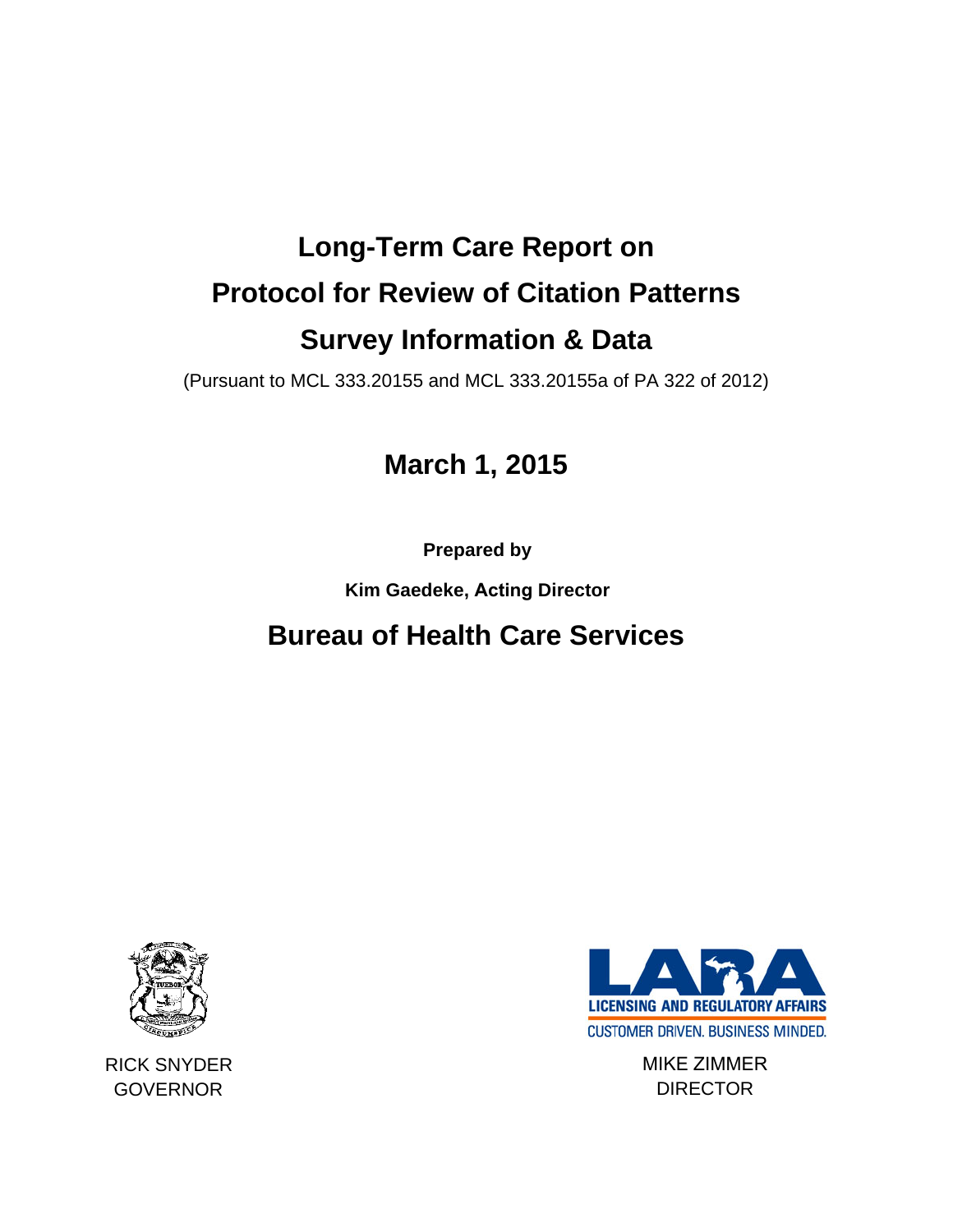# **Table of Contents**

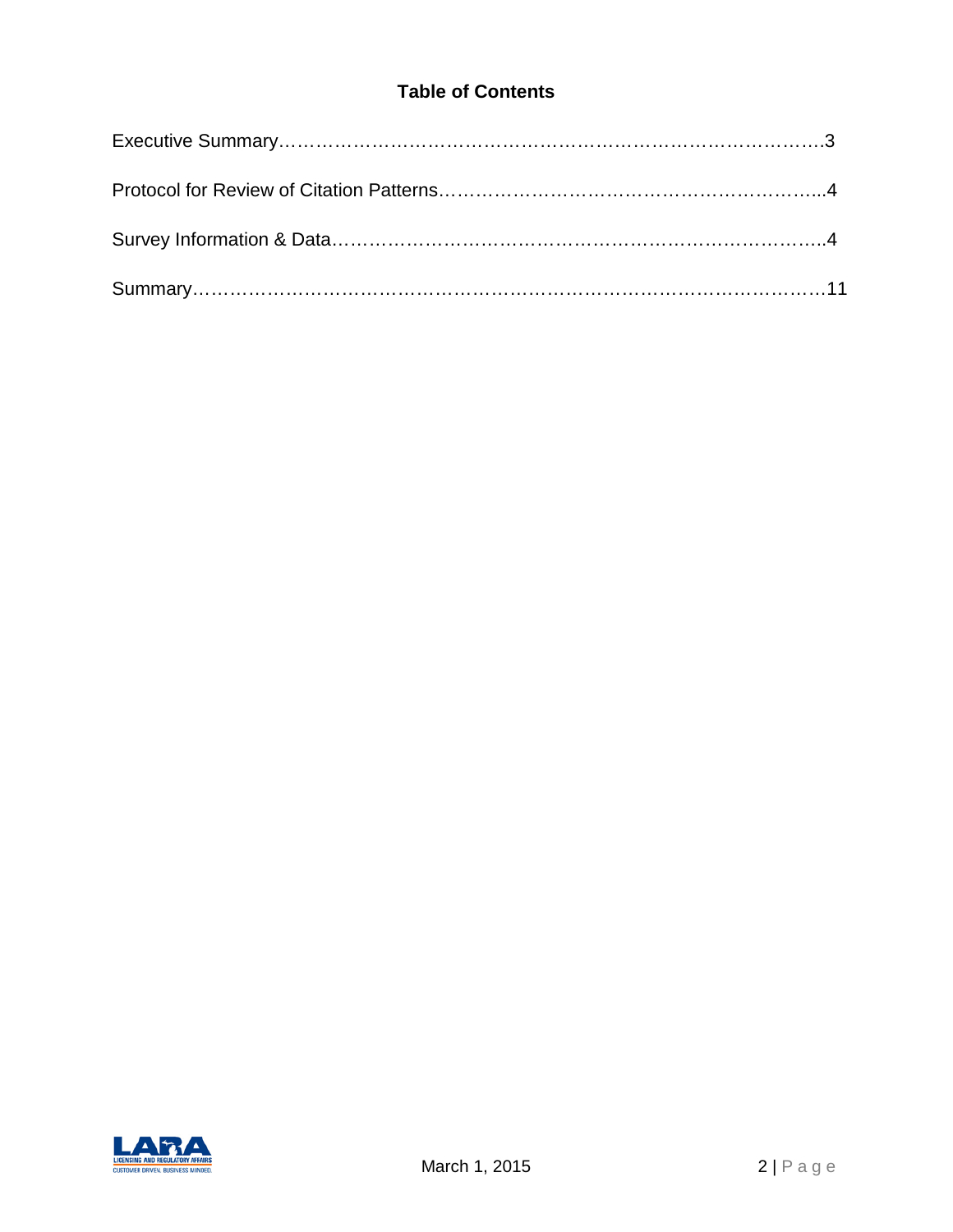#### **Executive Summary:**

Governor Rick Snyder on October 9, 2012 signed into law Public Act 322 of 2012 (SB 884 - Senator Hansen, sponsor) which amended MCL 333.20155 in addition to including a new section, MCL 333.20155a. Pursuant to this new law, this report has been prepared and issued electronically to the House and Senate appropriations subcommittees, the House and Senate standing committees involving senior issues, and the House and Senate Fiscal Agencies to meet the March 1 reporting requirement. In addition, this report may also be found online at the following locations:

- The Bureau of Health Care Services website at: [www.michigan.gov/bhcs.](http://www.michigan.gov/bhcs)
- The All About LARA section Legislative Reports of the Department of Licensing and Regulatory Affairs website at: [www.michigan.gov/lara.](http://www.michigan.gov/lara)

The Bureau of Health Care Services (BHCS) and its Long-Term Care (LTC) Division is responsible for implementing this new law. The mission of BHCS and the LTC Division is to assure that residents residing in Michigan's nursing homes receive the highest quality of care and quality of life in accordance to state and federal laws.

In addition to protecting Michigan's vulnerable population, the LTC Division also licenses and regulates Michigan's 451 long-term care facilities. As the State Agency for the Centers of Medicare and Medicaid (CMS), the LTC Division licenses and certifies 435 nursing homes that meet the certification requirements by CMS. Another 16 non-CMS nursing homes are also licensed by the LTC Division.

Specifically, this report covers the 2014 calendar year from January 1, 2014 to December 31, 2014.

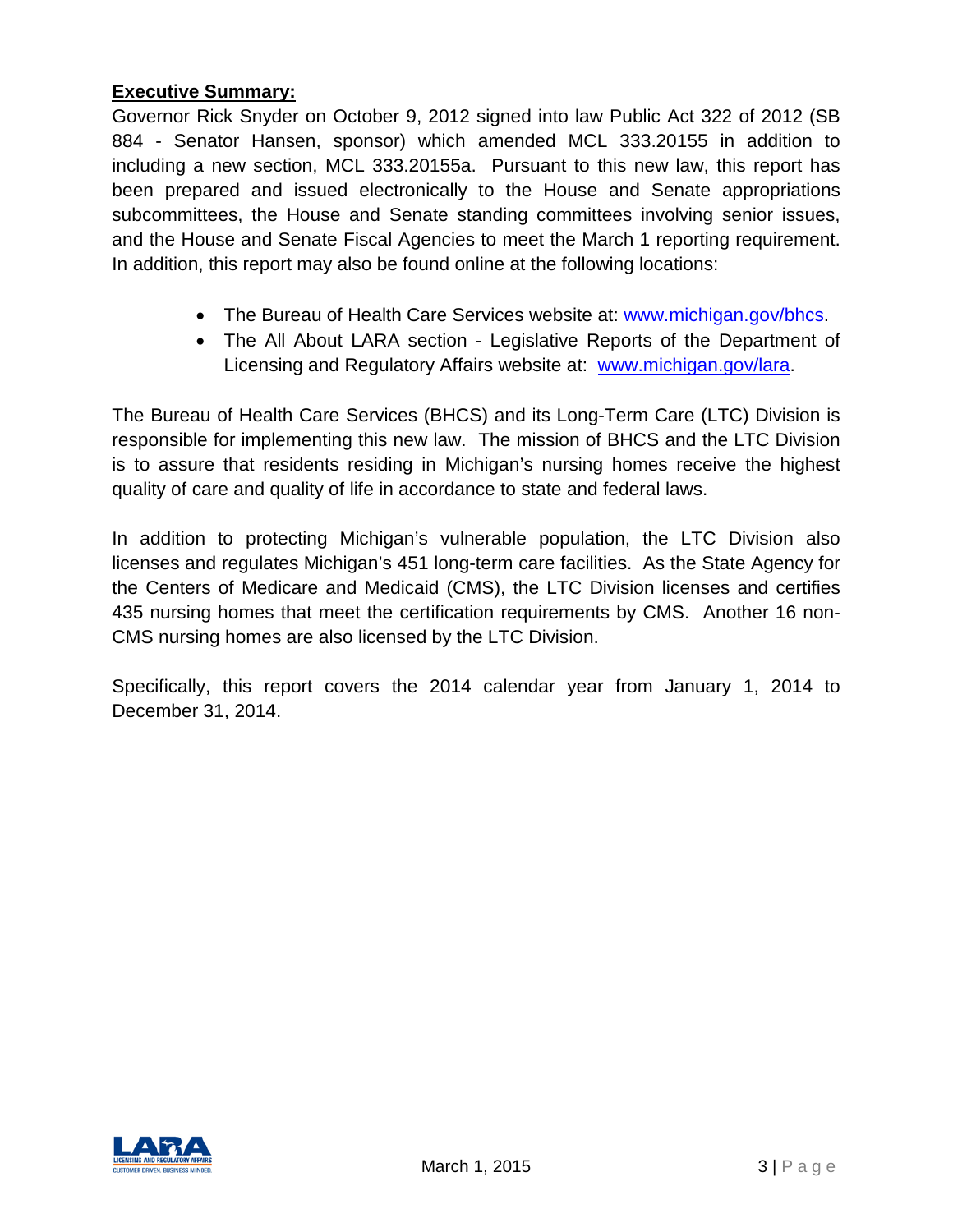### **PROTOCOL FOR REVIEW OF CITATION PATTERNS**

#### **Reporting Requirement(s):**

Section 20155 (8) requires the department to do the following:

*The department shall develop protocol for the review of citation patterns compared to regional outcomes and standards and complaints regarding the nursing home survey process. The review will be included in the report required under subsection (20).*

#### **Background:**

The Survey and Certification Providing Data Quickly (PDQ) is an online reporting system maintained federally by CMS. This system provides timely data about providers and suppliers of Medicare and Medicaid services, such as hospitals and nursing homes. State Agencies for CMS can obtain reports in a format that reflect comparisons among national, regional and state data.

#### **Process Review of Data:**

As the reports are issued and made available by CMS to the LTC Division of BHCS, the management staff reviews this information and data on a quarterly basis. Findings are also conveyed to front line managers in staff meetings. Summaries of this data are provided at the Joint Provider Surveyor Training sessions, held in the spring and fall of each year.

The LTC Division reviews and compares the aggregate data that provides citation pattern information, which is obtained from the Survey and Certification PDQ website with CMS. Appendix A lists the Top 25 Standard Complaint Survey Citations for Michigan, Appendix B lists the Top 25 Survey Citations for Michigan, Appendix C lists the Standard Survey Deficiencies by Scope & Severity for Region V, and Appendix D lists the Complaint Survey Deficiencies by Scope & Severity for Region V.

### **SURVEY INFORMATION & DATA**

#### **Reporting Requirement(s):**

Section 20155 (20) requires the following:

*The department may consolidate all information provided for any report required under this section and section 20155a into a single report. The department shall report to the appropriations subcommittees, the senate and house of representatives standing committees having jurisdiction over issues involving senior citizens, and the fiscal agencies on March 1 of each year on the initial and*

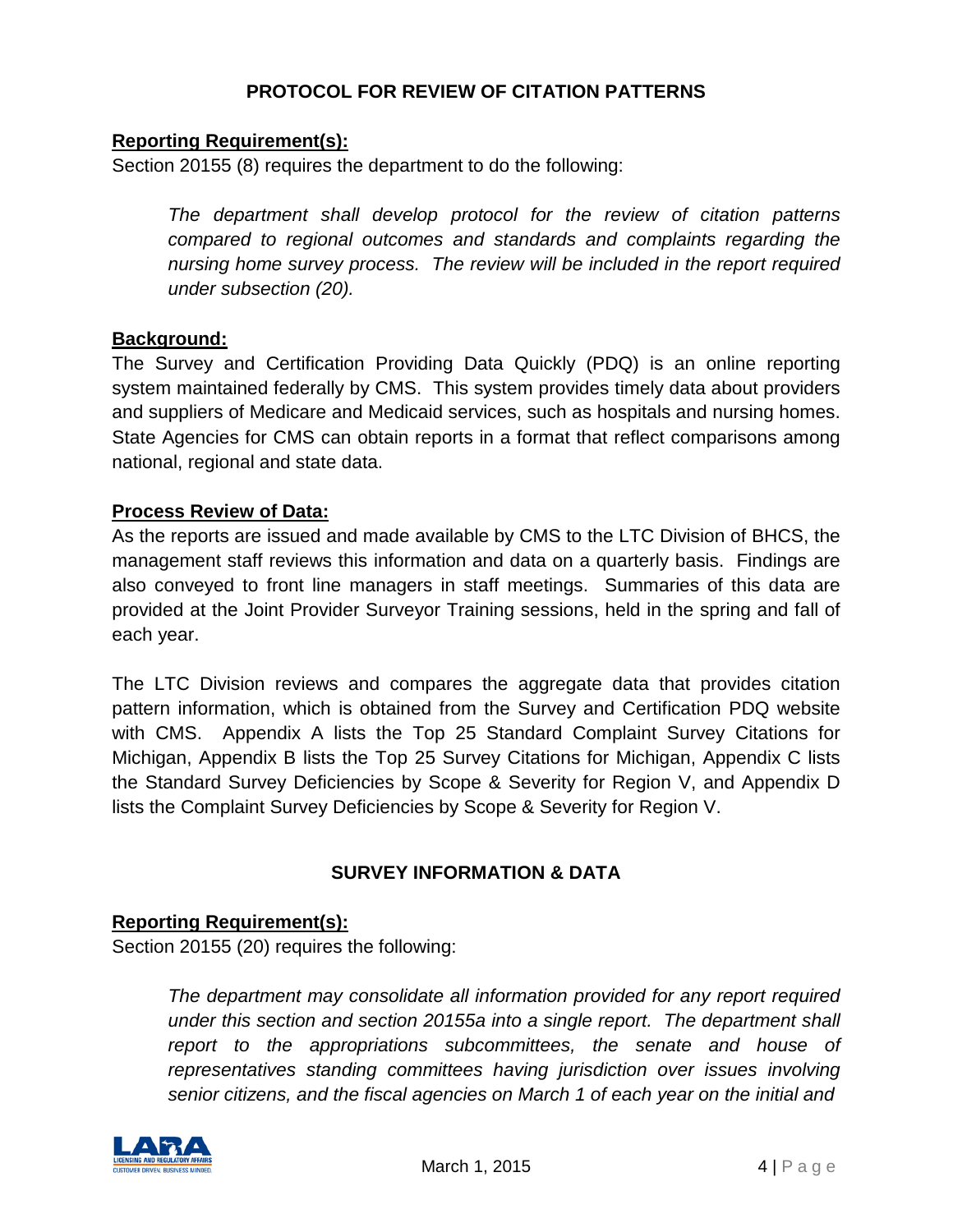*follow-up surveys conducted on all nursing homes in this state. The report shall include all of the following information:* items listed (a) - (t) below.

### **2014 Data:**

The following items, from (a)  $-$  (t), contain the data and information as required under this Section 20155 (20) for reporting purposes. Please note most of this data was pulled from the CMS ASPEN data system.

- *(a) The number of surveys conducted:*
	- 432 standard (annual) surveys.
	- 457 standard revisits.
	- 2,567 complaint investigations.
	- 688 complaint revisits.

*(b) The number requiring follow-up surveys:*

- Out of the 432 standard (annual) surveys conducted, 427 required follow-up surveys.
- Out of the 457 standard revisits conducted, 30 required additional surveys.
- Out of the 2,567 complaint investigations conducted, 2,475 required follow-up surveys.
- Out of the 688 complaint revisits conducted, 31 required additional follow-up surveys.
- *(c) The average number of citations per nursing home for the most recent calendar year:*
	- 5.95 is the average number of citations per nursing home for 2014.
- *(d) The number of night and weekend complaints filed:*
	- 141 complaints received during the night or weekend (non-business working hours) for 2014.
- *(e) The number of night and weekend responses to complaints conducted by the department:*
	- 14 complaint surveys for 2014 conducted outside of the Monday to Friday from 8:00 am to 5:00 pm working hours.
- *(f) The average length of time for the department to respond to a complaint filed against a nursing home:*
	- 10.55 days is the average length of time for the department to respond to a complaint filed against a nursing home.

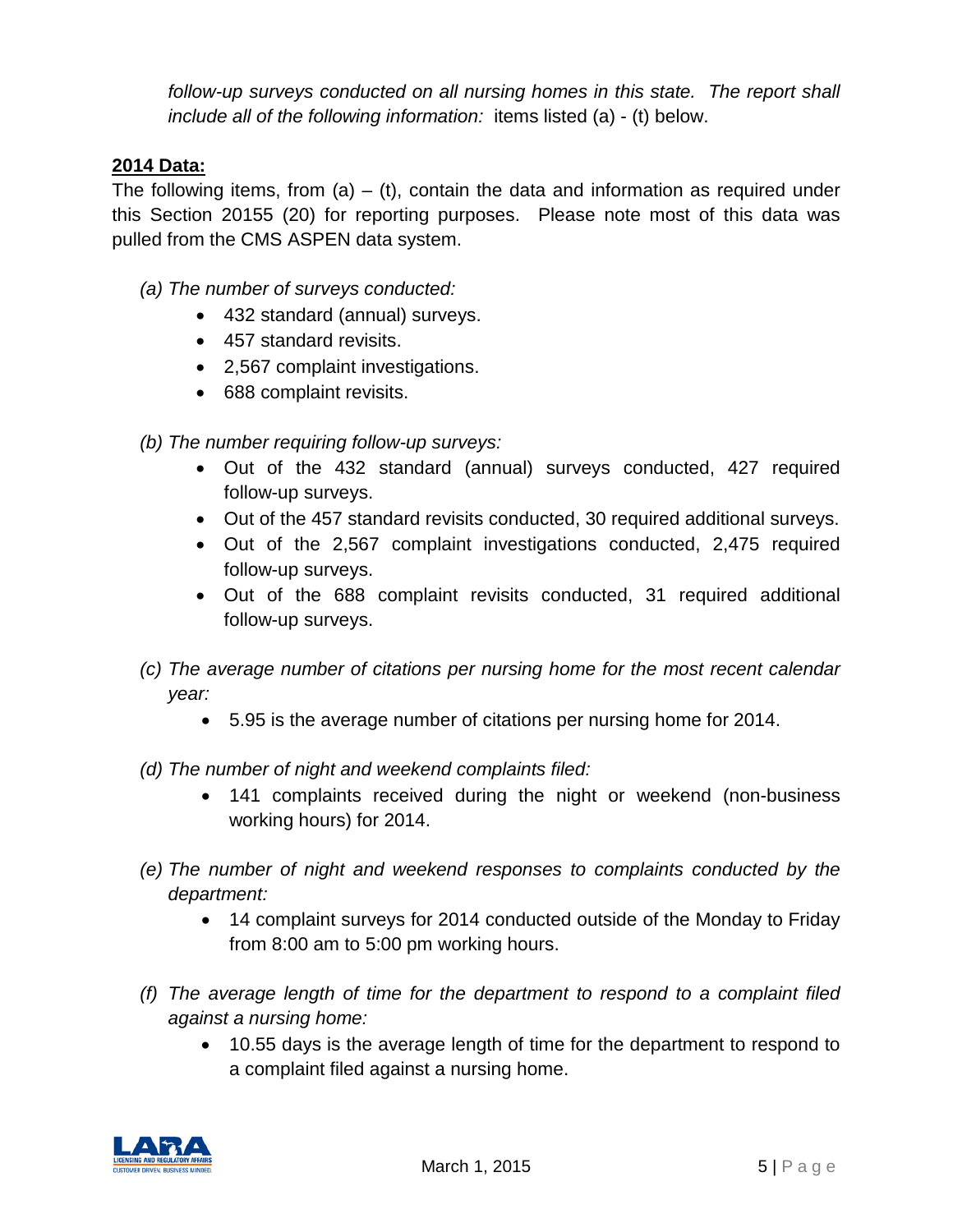- *(g) The number and percentage of citations disputed through the informal dispute resolution and independent informal dispute resolution:*
	- 354 citations or 10.37% out of a total of 3,411 citations went through the IDR or IIDR process for 2014.
- *(h) The number and percentage of citations overturned or modified, or both:*
	- Out of the 354 citations under IDR or IIDR review, 33.05% of the total citations were overturned, modified, or both.
- *(i) The review of citation patterns developed under subsection (8):*
	- Referenced previously under the Citation Review Protocol portion of this report:

As the reports are issued and made available by CMS to the LTC Division of BHCS, the management staff reviews this information and data on a quarterly basis. Findings are also conveyed to front line managers during staff meetings. Summaries of this data are also provided at the Joint Provider Surveyor Training sessions, held in the spring and fall of each year.

- *(j) Implementation of the clinical process guidelines and the impact of the guidelines on resident care:*
	- Pursuant to PA 322 of 2012 the permanent Clinical Process Guidelines Advisory Group was created and the advisory members worked diligently in reviewing Michigan's clinical process guidelines. This group determined the current guidelines were outdated and upon further review and analysis, the Advisory Group came to the conclusion that having clinical process guidelines was not helpful to the providers or the surveyors. Since providers use nationally recognized best practices that exist for long term care, trying to develop clinical process guidelines that may become obsolete and inconsistent with current best practices was not helpful and could result in facilities not attaining the best quality care for the residents.

At the January 15, 2014 Long Term Care Stakeholders Committee meeting, members of the Clinical Process Guidelines Advisory Group made the recommendation to terminate Michigan's clinical process guidelines to allow for greater flexibility for the providers and the State Agency to collaborate and implement best practices that are more in line with meeting state and federal regulatory requirements, whereas the time and cost it takes to maintain clinical process guidelines once implemented

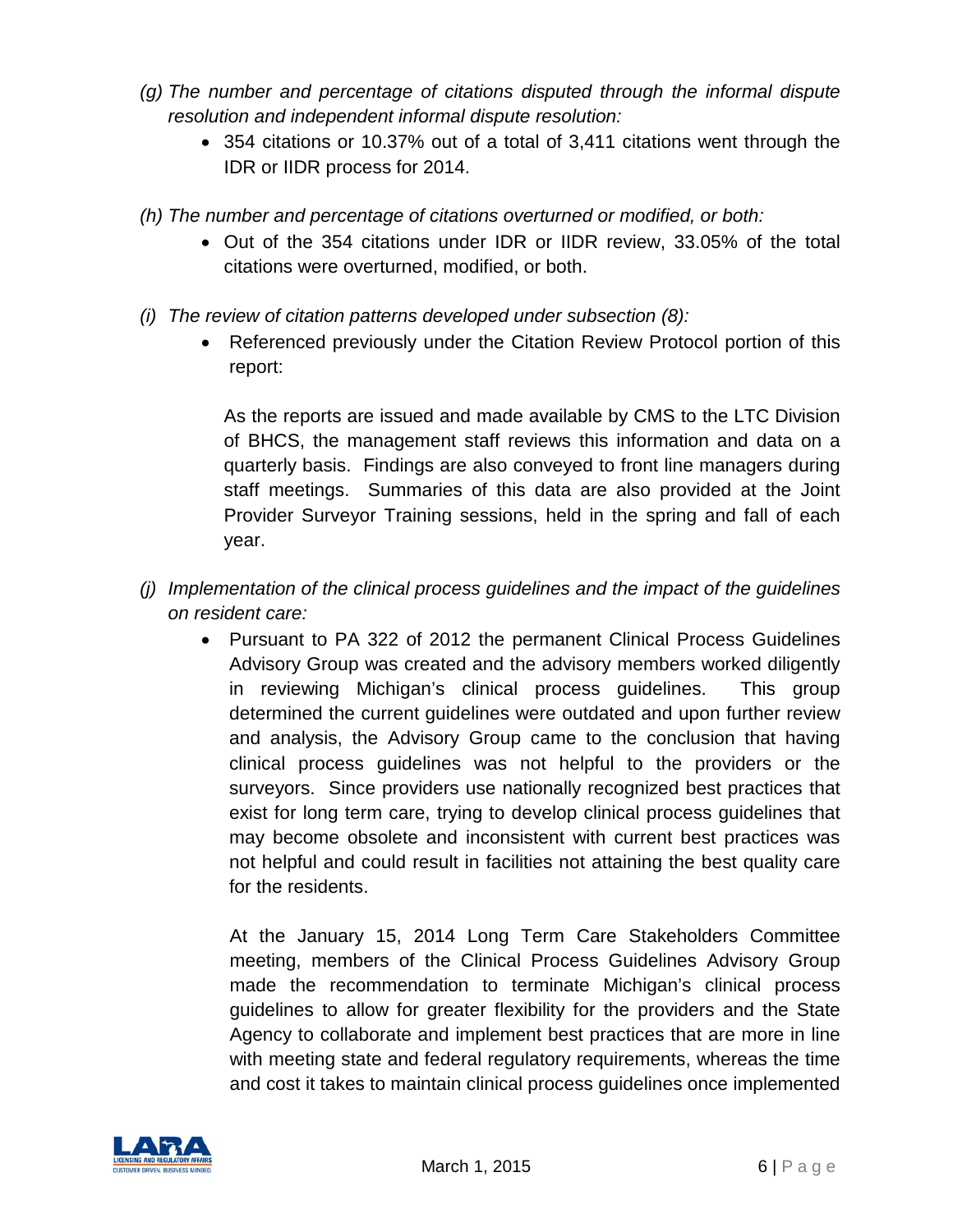could result in conflicting with other state and federal regulations and be inconsistent with current best practices. During this Stakeholders Committee meeting, it was discussed that the Chair of the Clinical Process Guidelines Advisory Group would meet with Senator Goeff Hansen, bill sponsor of PA 322 of 2012, and work with him in removing this requirement in the statute.

- *(k) Information regarding the progress made on implementing the administrative and electronic support structure to efficiently coordinate all nursing home licensing and certification functions:*
	- Pursuant to the following item:

*Section 20155a. (1) Nursing home health survey tasks shall be facilitated by the licensing and regulatory affairs bureau of health systems to ensure consistent and efficient coordination of the nursing home licensing and certification functions for standard and abbreviated surveys. The department shall develop an electronic system to support the coordination of these activities and shall submit a report on the development of an electronic system, including a proposed budget for implementation, to the senate and house appropriations subcommittees for the department, the senate and house of representatives standing committees having jurisdiction over issues involving senior citizens, and the senate and house fiscal agencies by November 1, 2012. If funds are appropriated for the system, the department shall implement the system within 120 days of that appropriation.*

- In August 2013, a Survey IT System was fully implemented for the coordination and scheduling of surveys. In an effort for the BHCS LTC Division to go paperless, it was determined that the federal database (ASPEN) had a calendar program that could be used at no cost to the state to meet the new IT requirements under PA 322 of 2012. This calendar tool allows for the electronic coordination of scheduling survey dates on a master calendar.
- Since the implementation of the federal scheduling program and the receipt of the state appropriations, BHCS used the funds for the following items:
	- o User accounts to access the federal database while in the field conducting surveys through the DTMB managed virtual Citrix servers.
	- o Creation of a software program that will maintain historical team assignment information when scheduling surveys to ensure that

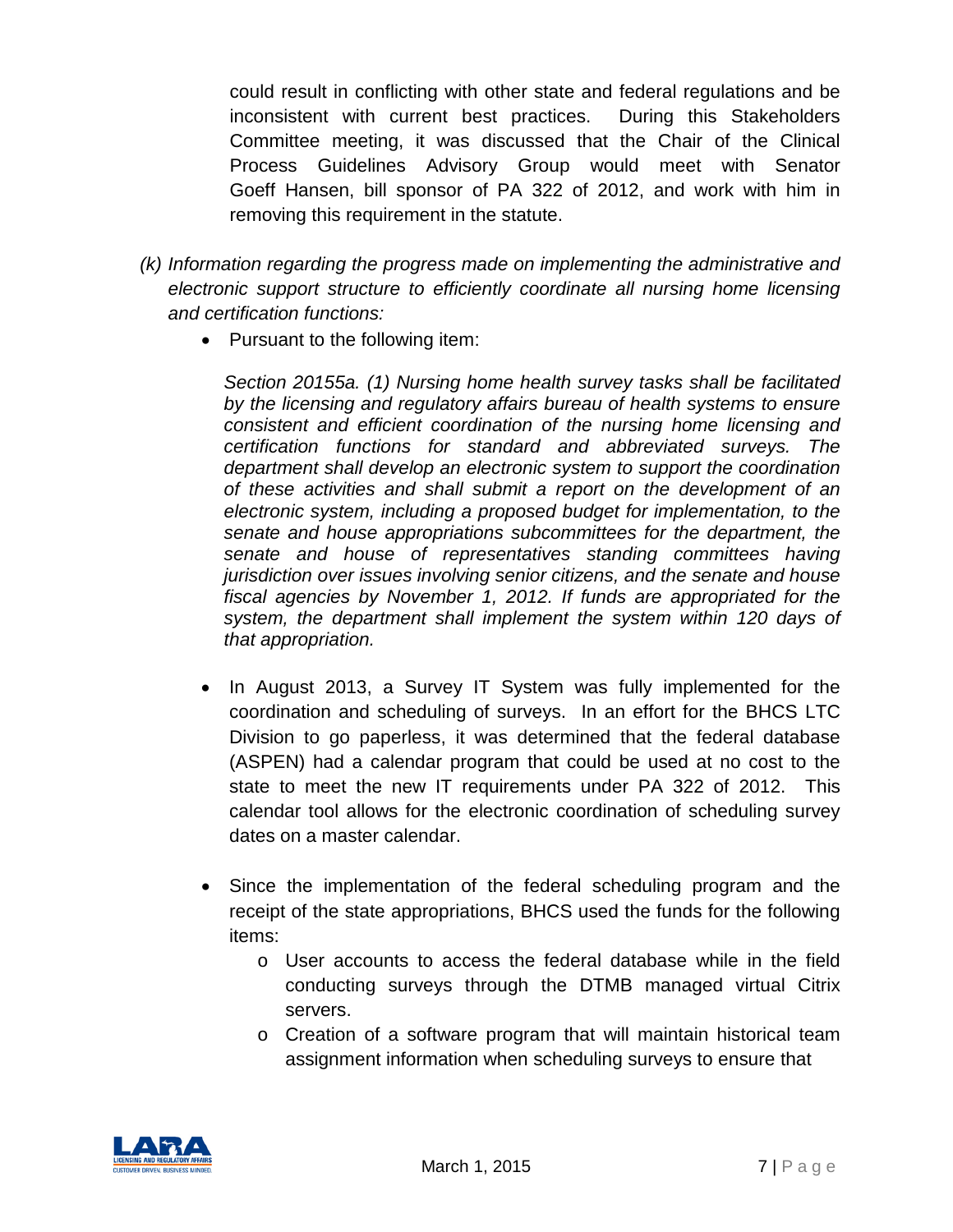surveyors are scheduled on a rotating basis, which is a CMS requirement.

- o Creation of a GPS mapping program to help efficiently schedule onsite visits. This is especially helpful when responding to a potential immediate jeopardy complaint.
- o Software programs for attaching information and files on facilities for standard and complaint surveys to be included in the Survey IT System and to allow for creating special reports related to survey dates.
- o Replacing old out of warranty equipment with new computers and laptops to improve efficiency and the ability of surveyors to use the Survey IT System.
- o Other equipment includes wireless network cards for surveyors to access the Internet and connect to the federal database securely when on survey or working away from the Lansing state office building. This is required by CMS to maintain a secure system at all times.
- *(l) The number of annual standard surveys of nursing homes that were conducted during a period of open survey or enforcement cycle:*
	- 0 enforcement cases were started by a complaint survey and a recertification survey was subsequently added to the case.
- *(m)The number of abbreviated complaint surveys that were not conducted on consecutive surveyor workdays:*
	- There were two abbreviated complaint surveys that were not conducted on consecutive surveyor workdays during 2014. This was due to staff illness and lack of availability of other surveyors to back-up the surveyor who was out on sick leave.
- *(n) The percent of all form CMS-2567 reports of findings that were released to the nursing home within the 10-working day requirement:*
	- 95% of re-certifications were released to the nursing homes within the 10 working day requirement.
	- 95% of complaints were released to the nursing homes within the 10-working day requirement.
- *(o) The percent of provider notifications of acceptance or rejection of a plan of correction that were released to the nursing home within the 10-working day requirement:*

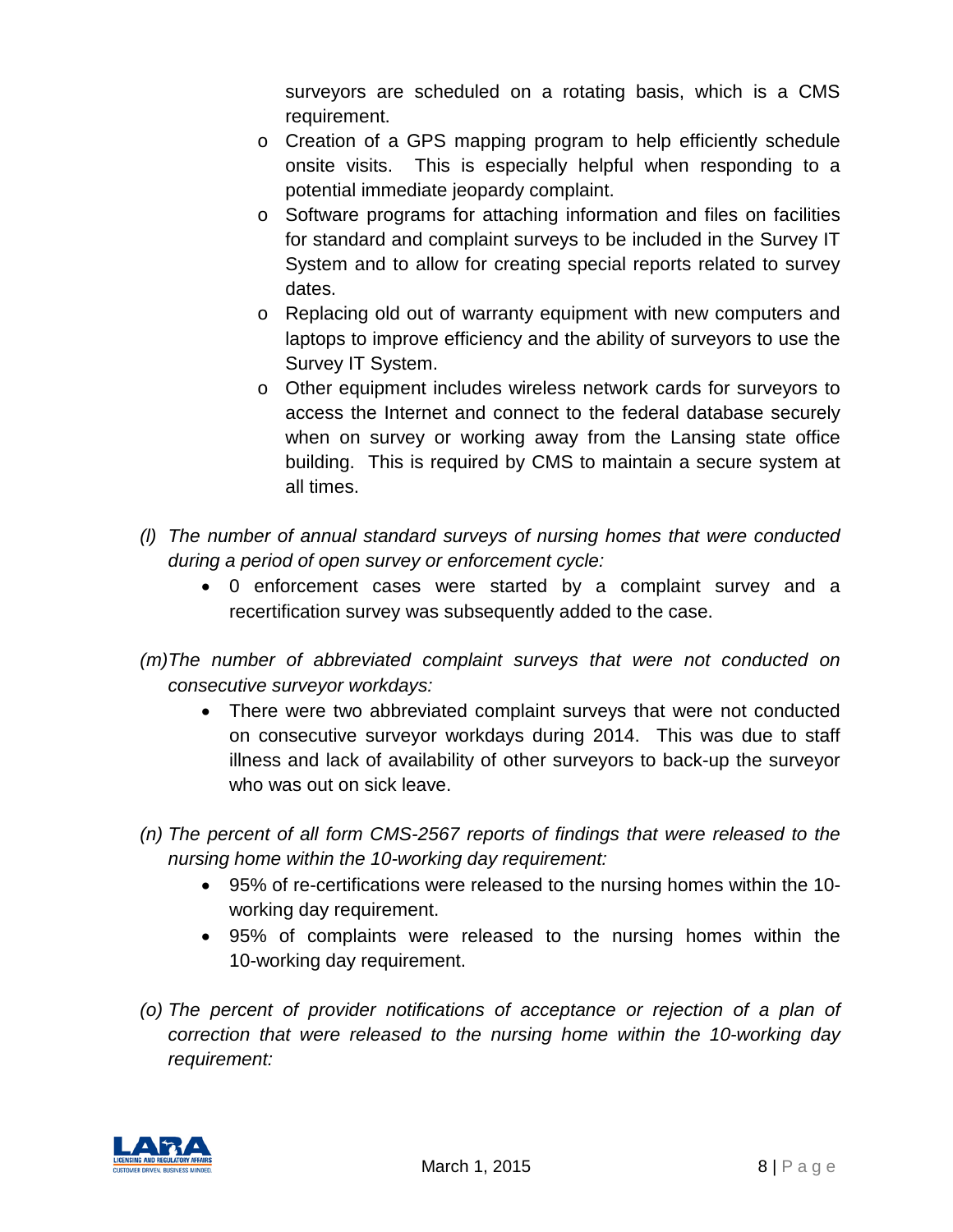- 96.30% of provider notifications of acceptance or rejection of a plan of correction were released to the nursing home within the 10-working day requirement.
- *(p) The percent of first revisits that were completed within 60 days from the date of survey completion:*
	- 95% of re-certifications were completed within the 60 days from the exit date of a survey.
	- 95% of complaints were completed within the 60 days from the exit date of a survey.
- *(q) The percent of second revisits that were completed within 85 days from the date of survey completion:*
	- 100% of re-certifications were completed within 85 days from the exit of a survey.
	- 97% of complaints were completed within the 85 days from the exit of a survey.
- *(r) The percent of letters of compliance notification to the nursing home that were released within 10-working days of the date of the completion of the revisit.*
	- While compliance letters were utilized during calendar year 2014, compliance letters were sent to nursing homes that may not have been in full compliance or the letters were not linked to the revisit survey. As a result, the LTC Division was unable to accurately track the percent of letters of compliance notification to nursing homes that were released within 10-working days of the date of the completion of the revisit. After the initiation of new software designed by DTMB in October of 2013, it was determined that there is no mechanism available using this new program to track/gather this information as originally planned. The LTC Division is looking to see if there are other options to track this information.
- *(s) A summary of the discussions from the meetings required in subsection (24):*
	- The quarterly Stakeholder Committee meetings were held on the following dates in 2014:
		- o January 15, 2014
		- o April 29, 2014
		- o July 16, 2014
		- o October 15, 2014
	- Appendix E provides the meeting minutes for each quarterly Stakeholder Committee meeting held in 2014.

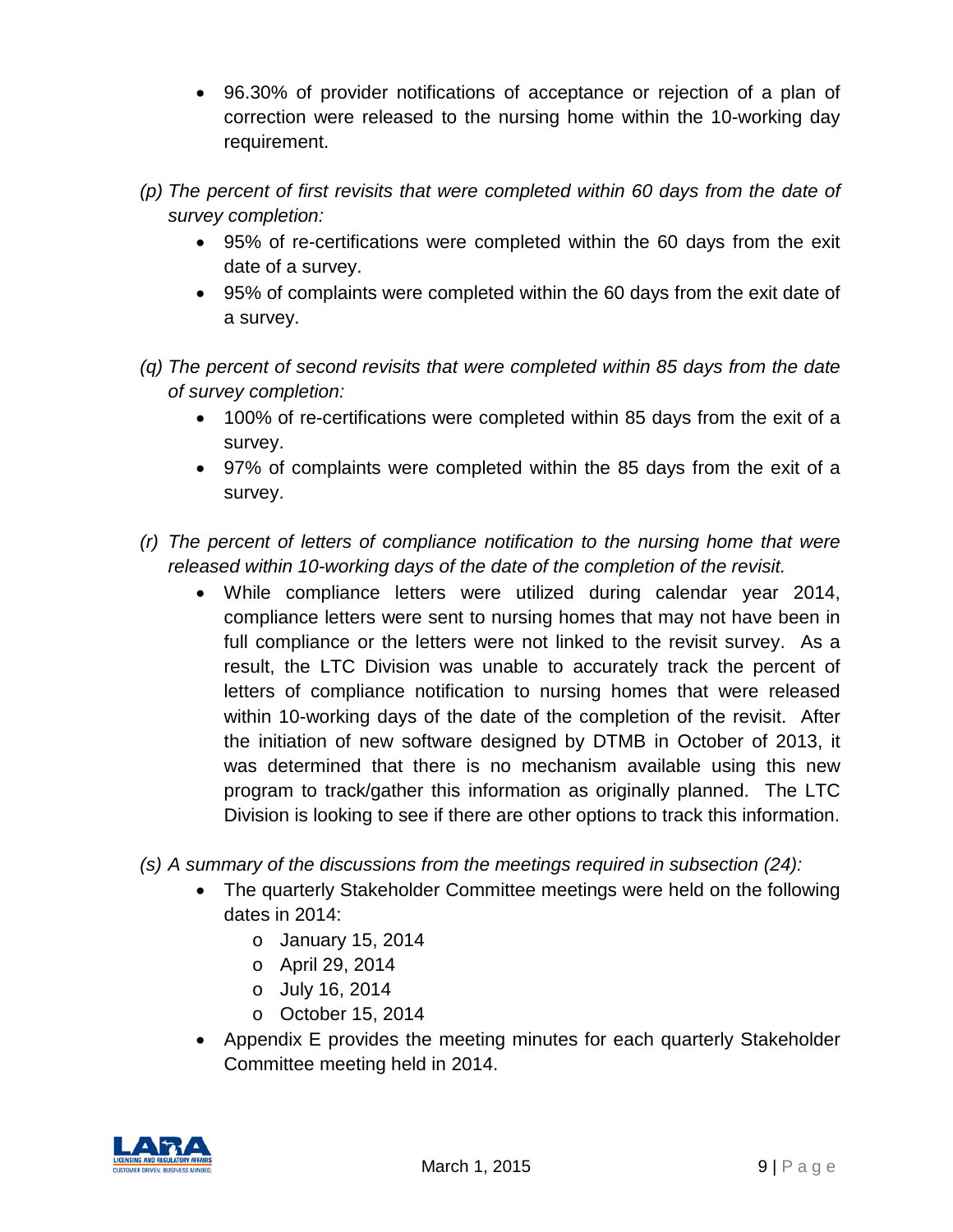- *(t) The number of nursing homes that participated in a recognized quality improvement program as described under section 20155a(3):*
	- To date, no provider application requests have been submitted to the Bureau.

## **Additional Reporting Requirements:**

Section 20155 (21) requires the following items (a)  $-$  (c) to be reported.

- *(a) The percentage of nursing home citations that are appealed through the informal dispute resolution process:*
	- 354 citations or 10.37% out of a total of 3,411 citations went through the IDR or IIDR process for 2014.
- *(b) The number and percentage of nursing home citations that are appealed and supported, amended, or deleted through the informal dispute resolution process:*
	- Out of the 354 citations under IDR or IIDR review, 33.05% of the total citations were overturned, modified, or both.
- *(c) A summary of the quality assurance review of the amended citations and related survey retraining efforts to improve consistency among surveyors and across the survey administrative unit that occurred in the year being reported.*
	- An IDR results tracking spreadsheet was created in 2012. This spreadsheet also includes fields for reviewer's comments and notations by staff for follow-up. Results, conclusions, and any necessary direction for surveyors or reviewers are conveyed at staff meetings or discussed with the training unit staff as an area to include for further training.

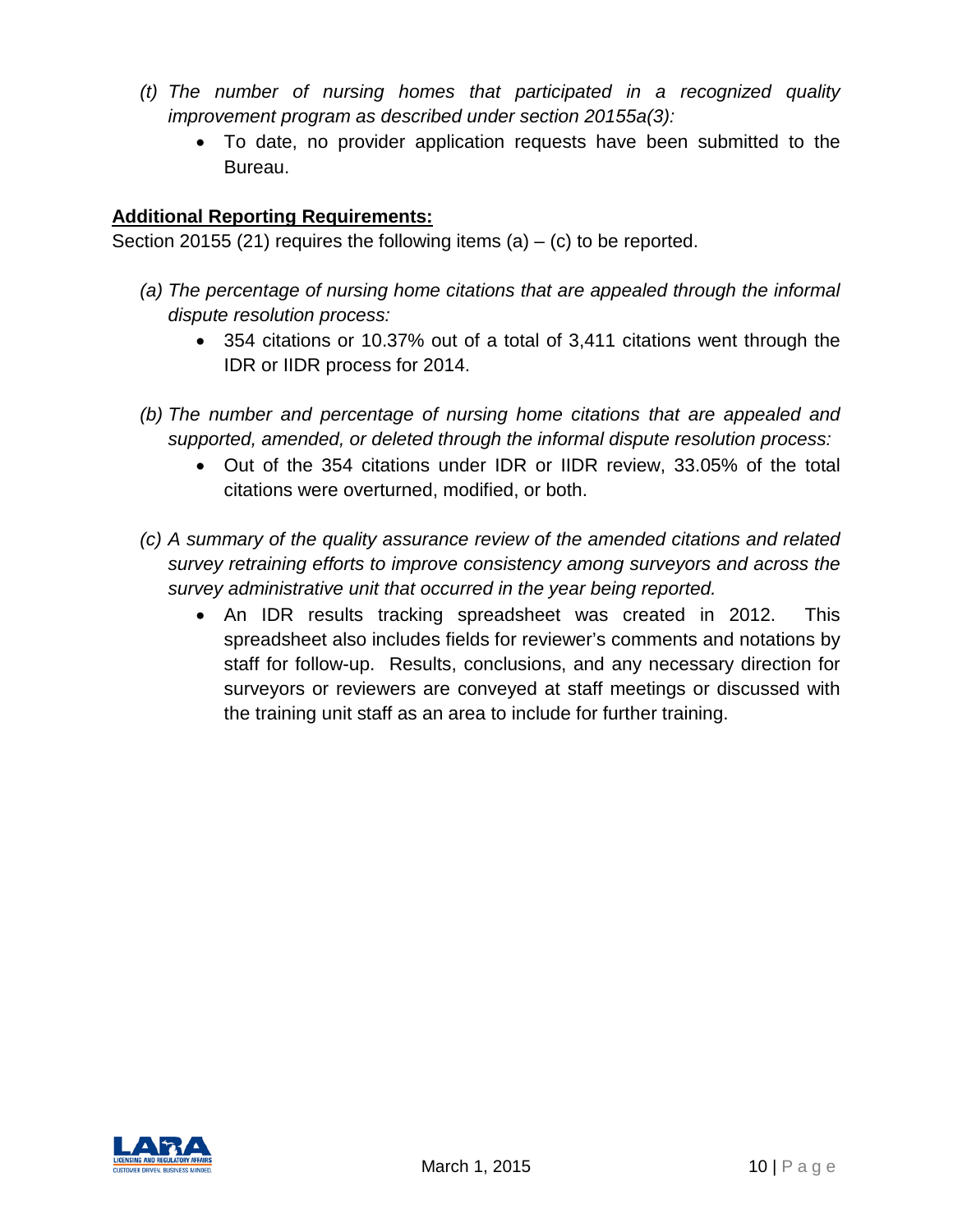#### **SUMMARY**

The Bureau of Health Care Services (BHCS) and the Long Term Care Division, in collaboration with the Long Term Care Stakeholder Committee, has made significant improvements in how important licensing and regulatory information is communicated and shared between BHCS and nursing home providers. In addition, BHCS has taken great strides in implementing process improvements that have resulted in greater efficiency. Efficiencies created with new software and better equipment along with combining teams and cross training surveyors has improved overall coordination and communication. In addition, providers are able to submit their facility reported incidents and plan of corrections online, making the review and processing of these documents much faster.

While 2014 included a number of accomplishments and improvements, BHCS strives to continue protecting Michigan's vulnerable population and at the same time working with providers to assure that the highest level of quality care is being maintained.

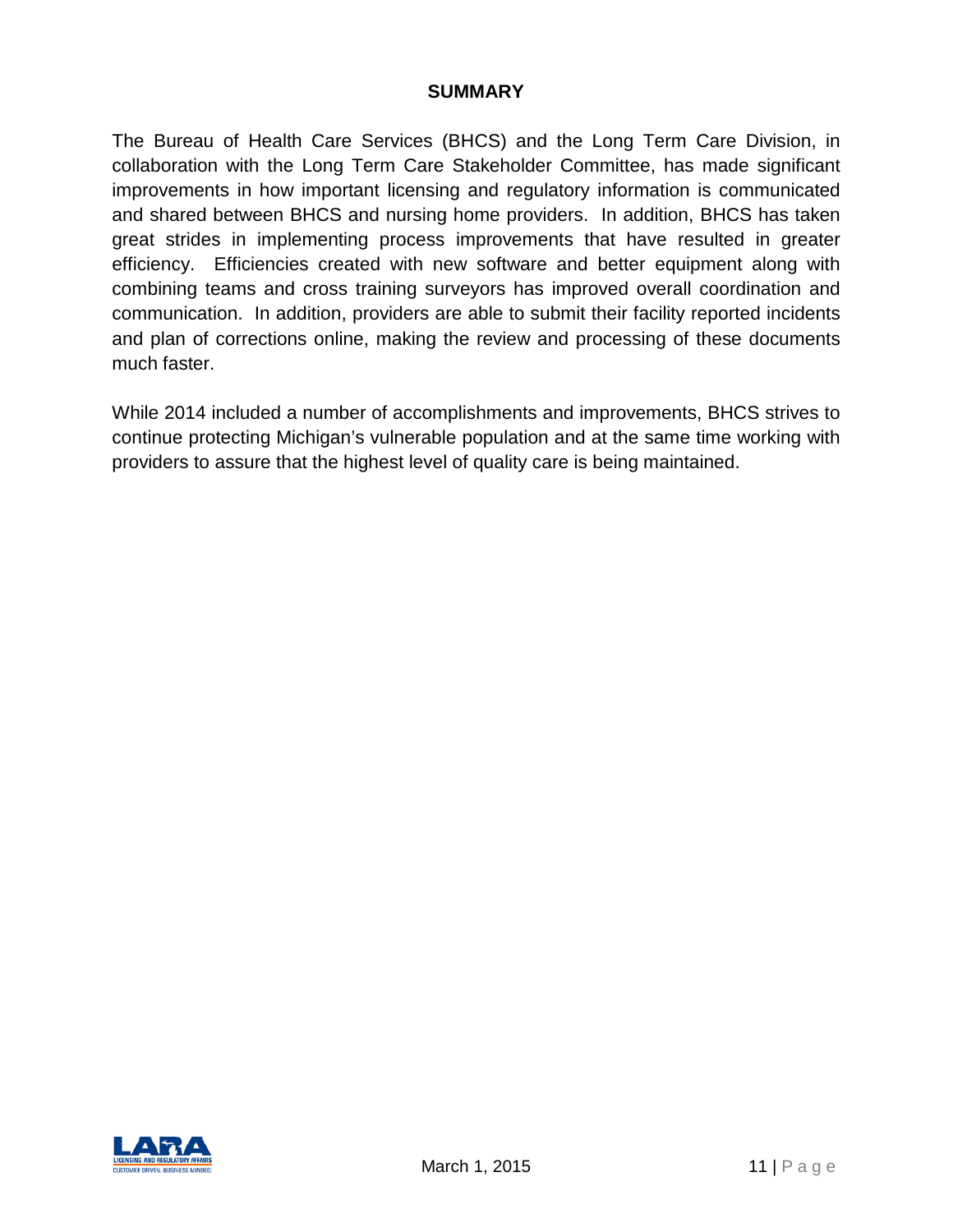| <b>Selection Criteria</b>                |                                                                                                                                                                                              |
|------------------------------------------|----------------------------------------------------------------------------------------------------------------------------------------------------------------------------------------------|
| <b>Display Options:</b>                  | Display top 25 tags                                                                                                                                                                          |
| <b>Provider and Supplier</b><br>Type(s): | Dually Certified SNF/NFs - Medicare and Medicaid, Distinct Part SNF/NFs -<br>Medicare and Medicaid, Skilled Nursing Facilities (SNFs) - Medicare Only,<br>Nursing Facilities - Medicaid Only |
| State:                                   | Michigan                                                                                                                                                                                     |
| <b>Survey Purpose:</b>                   | Complaint                                                                                                                                                                                    |
| <b>Survey Focus:</b>                     | <b>Health</b>                                                                                                                                                                                |
| Year Type:                               | Fiscal Year                                                                                                                                                                                  |
| Year:                                    | 2014                                                                                                                                                                                         |
| <b>Quarter:</b>                          | Full Year                                                                                                                                                                                    |

| Tag # | <b>Tag Description</b>                                                                               | # Citations | % Providers Cited                    | % Surveys Cited                     |
|-------|------------------------------------------------------------------------------------------------------|-------------|--------------------------------------|-------------------------------------|
|       | Totals represent the # of providers and surveys that<br>meet the selection criteria specified above. |             | Michigan Active<br>Providers $= 434$ | Total Number of Surveys<br>$= 2524$ |
| F0323 | FREE OF ACCIDENT<br>HAZARDS/SUPERVISION/DEVICES                                                      | 181         | 33.6%                                | 7.2%                                |
| F0309 | PROVIDE CARE/SERVICES FOR<br>HIGHEST WELL BEING                                                      | 126         | 24.7%                                | 5.0%                                |
| F0225 | INVESTIGATE/REPORT<br>ALLEGATIONS/INDIVIDUALS                                                        | 122         | 23.0%                                | 4.8%                                |
| F0226 | DEVELOP/IMPLMENT ABUSE/NEGLECT,<br>ETC POLICIES                                                      | 102         | 18.4%                                | 4.0%                                |
| F0241 | DIGNITY AND RESPECT OF<br>INDIVIDUALITY                                                              | 53          | 10.6%                                | 2.1%                                |
| F0314 | TREATMENT/SVCS TO PREVENT/HEAL<br>PRESSURE SORES                                                     | 50          | 10.4%                                | 2.0%                                |
| F0223 | FREE FROM ABUSE/INVOLUNTARY<br>SECLUSION                                                             | 46          | 8.5%                                 | 1.8%                                |
| F0224 | <b>PROHIBIT</b><br>MISTREATMENT/NEGLECT/MISAPPROP<br><b>RIATN</b>                                    | 45          | 9.9%                                 | 1.8%                                |
| F0157 | NOTIFY OF CHANGES<br>(INJURY/DECLINE/ROOM, ETC)                                                      | 41          | 9.0%                                 | 1.6%                                |
| F0281 | SERVICES PROVIDED MEET<br>PROFESSIONAL STANDARDS                                                     | 40          | $9.0\%$                              | 1.6%                                |
| F0279 | DEVELOP COMPREHENSIVE CARE<br><b>PLANS</b>                                                           | 31          | 6.9%                                 | 1.2%                                |
| F0312 | ADL CARE PROVIDED FOR<br>DEPENDENT RESIDENTS                                                         | 30          | 6.5%                                 | 1.2%                                |
| F0246 | REASONABLE ACCOMMODATION OF<br>NEEDS/PREFERENCES                                                     | 24          | 5.1%                                 | 1.0%                                |
| F0329 | DRUG REGIMEN IS FREE FROM<br>UNNECESSARY DRUGS                                                       | 21          | 4.8%                                 | 0.8%                                |
| F0441 | INFECTION CONTROL, PREVENT<br>SPREAD, LINENS                                                         | 20          | 3.7%                                 | 0.8%                                |
| F0514 | <b>RES</b><br>RECORDS-COMPLETE/ACCURATE/ACC<br><b>ESSIBLE</b>                                        | 20          | 4.6%                                 | 0.8%                                |
| F0353 | SUFFICIENT 24-HR NURSING STAFF<br>PER CARE PLANS                                                     | 18          | 4.1%                                 | 0.7%                                |
| F0333 | RESIDENTS FREE OF SIGNIFICANT<br>MED ERRORS                                                          | 17          | 3.9%                                 | 0.7%                                |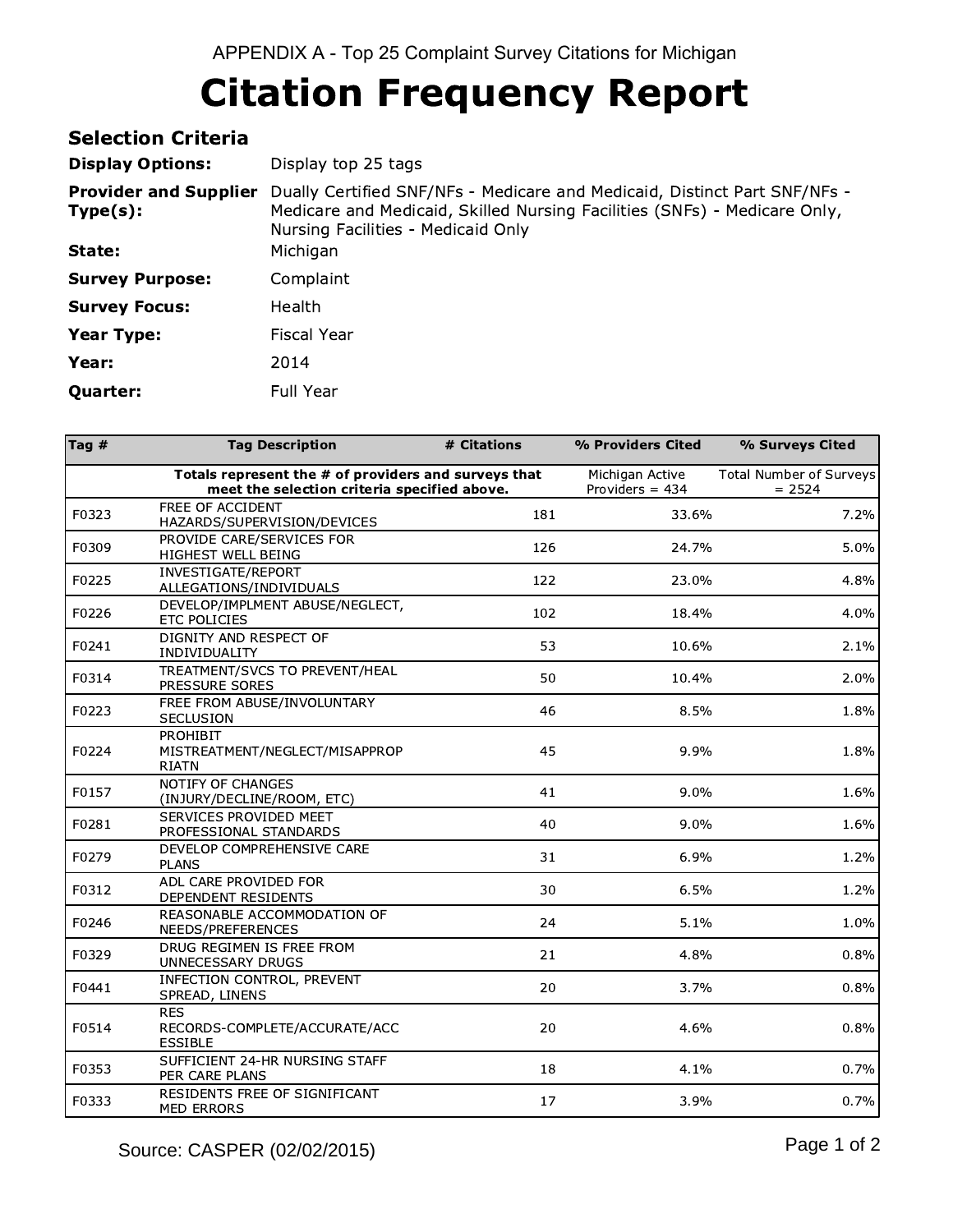| F0315 | NO CATHETER, PREVENT UTI,<br><b>RESTORE BLADDER</b> | 16 | $3.2\%$ | 0.6% |
|-------|-----------------------------------------------------|----|---------|------|
| F0282 | SERVICES BY QUALIFIED<br>PERSONS/PER CARE PLAN      | 16 | 3.5%    | 0.6% |
| F0425 | PHARMACEUTICAL SVC - ACCURATE<br>PROCEDURES, RPH    | 15 | 3.5%    | 0.6% |
| F0250 | PROVISION OF MEDICALLY RELATED<br>SOCIAL SERVICE    | 13 | 2.5%    | 0.5% |
| F0328 | TREATMENT/CARE FOR SPECIAL<br><b>NEEDS</b>          | 13 | 2.5%    | 0.5% |
| F0431 | DRUG RECORDS, LABEL/STORE<br>DRUGS & BIOLOGICALS    | 11 | 2.5%    | 0.4% |
| F0465 | SAFE/FUNCTIONAL/SANITARY/COMFO<br>RTABLE ENVIRON    | 10 | 2.3%    | 0.4% |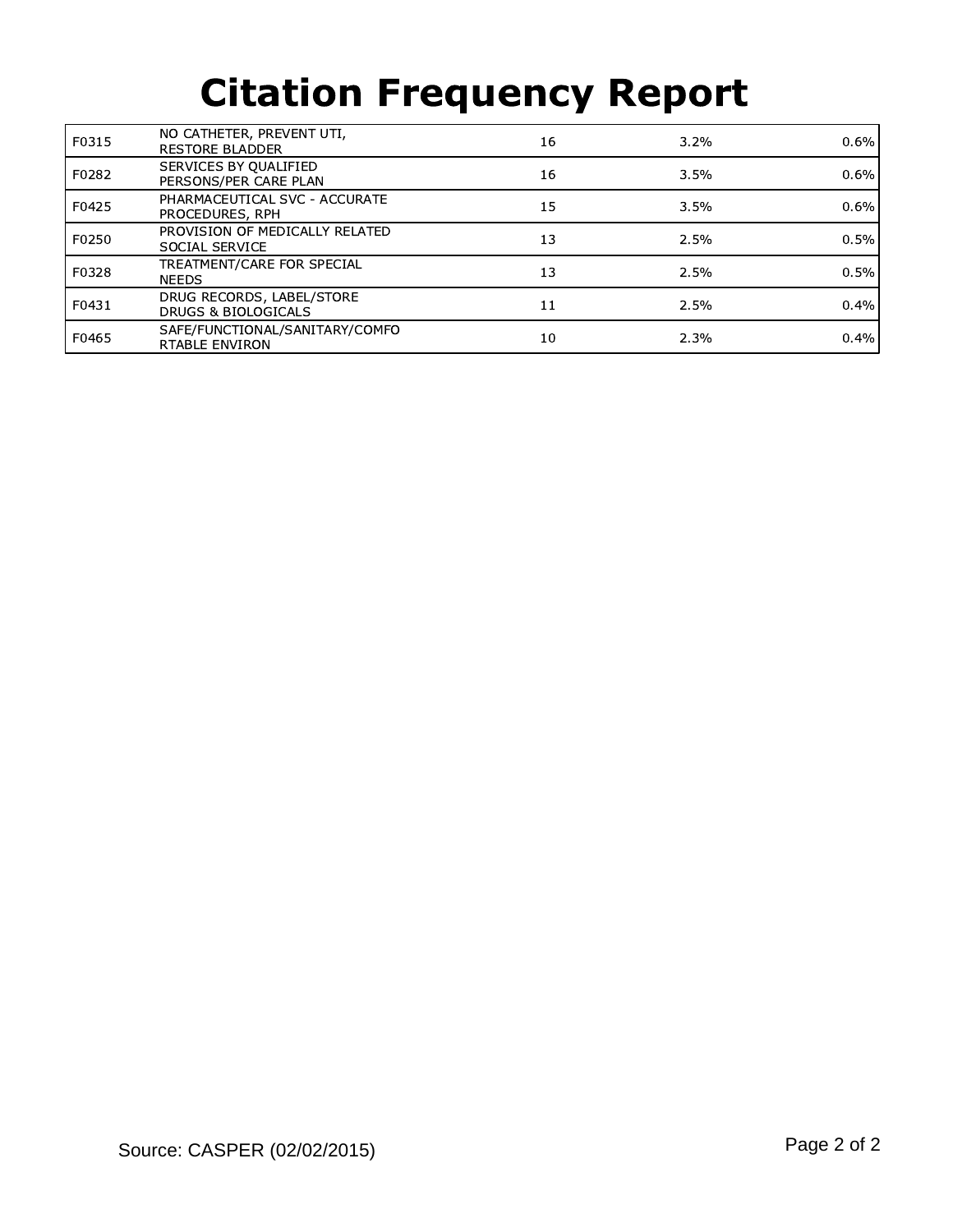| <b>Selection Criteria</b>                |                                                                                                                                                                                              |
|------------------------------------------|----------------------------------------------------------------------------------------------------------------------------------------------------------------------------------------------|
| <b>Display Options:</b>                  | Display top 25 tags                                                                                                                                                                          |
| <b>Provider and Supplier</b><br>Type(s): | Dually Certified SNF/NFs - Medicare and Medicaid, Distinct Part SNF/NFs -<br>Medicare and Medicaid, Skilled Nursing Facilities (SNFs) - Medicare Only,<br>Nursing Facilities - Medicaid Only |
| State:                                   | Michigan                                                                                                                                                                                     |
| <b>Survey Purpose:</b>                   | Standard                                                                                                                                                                                     |
| <b>Survey Focus:</b>                     | <b>Health</b>                                                                                                                                                                                |
| <b>Year Type:</b>                        | Fiscal Year                                                                                                                                                                                  |
| Year:                                    | 2014                                                                                                                                                                                         |
| <b>Quarter:</b>                          | Full Year                                                                                                                                                                                    |

| Tag $#$ | <b>Tag Description</b>                                                                               | # Citations | % Providers Cited                    | % Surveys Cited                    |
|---------|------------------------------------------------------------------------------------------------------|-------------|--------------------------------------|------------------------------------|
|         | Totals represent the # of providers and surveys that<br>meet the selection criteria specified above. |             | Michigan Active<br>Providers $= 434$ | Total Number of Surveys<br>$= 425$ |
| F0441   | INFECTION CONTROL, PREVENT<br>SPREAD, LINENS                                                         | 193         | 43.3%                                | 45.4%                              |
| F0323   | FREE OF ACCIDENT<br>HAZARDS/SUPERVISION/DEVICES                                                      | 165         | 37.8%                                | 38.8%                              |
| F0371   | FOOD PROCURE,<br>STORE/PREPARE/SERVE - SANITARY                                                      | 152         | 34.6%                                | 35.8%                              |
| F0329   | DRUG REGIMEN IS FREE FROM<br>UNNECESSARY DRUGS                                                       | 117         | 26.0%                                | 27.5%                              |
| F0309   | PROVIDE CARE/SERVICES FOR<br>HIGHEST WELL BEING                                                      | 112         | 25.1%                                | 26.4%                              |
| F0226   | DEVELOP/IMPLMENT ABUSE/NEGLECT,<br>ETC POLICIES                                                      | 95          | 21.4%                                | 22.4%                              |
| F0314   | TREATMENT/SVCS TO PREVENT/HEAL<br>PRESSURE SORES                                                     | 95          | 21.2%                                | 22.4%                              |
| F0431   | DRUG RECORDS, LABEL/STORE<br>DRUGS & BIOLOGICALS                                                     | 87          | 19.8%                                | 20.5%                              |
| F0465   | SAFE/FUNCTIONAL/SANITARY/COMFO<br>RTABLE ENVIRON                                                     | 83          | 19.1%                                | 19.5%                              |
| F0332   | FREE OF MEDICATION ERROR RATES<br>OF 5% OR MORE                                                      | 69          | 15.7%                                | 16.2%                              |
| F0225   | INVESTIGATE/REPORT<br>ALLEGATIONS/INDIVIDUALS                                                        | 57          | 12.9%                                | 13.4%                              |
| F0241   | DIGNITY AND RESPECT OF<br>INDIVIDUALITY                                                              | 55          | 12.7%                                | 12.9%                              |
| F0279   | DEVELOP COMPREHENSIVE CARE<br><b>PLANS</b>                                                           | 51          | 11.3%                                | 12.0%                              |
| F0315   | NO CATHETER, PREVENT UTI,<br><b>RESTORE BLADDER</b>                                                  | 44          | 10.1%                                | 10.4%                              |
| F0281   | SERVICES PROVIDED MEET<br>PROFESSIONAL STANDARDS                                                     | 44          | 10.1%                                | 10.4%                              |
| F0328   | TREATMENT/CARE FOR SPECIAL<br><b>NEEDS</b>                                                           | 44          | 9.9%                                 | 10.4%                              |
| F0325   | MAINTAIN NUTRITION STATUS<br>UNLESS UNAVOIDABLE                                                      | 37          | 8.5%                                 | 8.7%                               |
| F0514   | <b>RES</b><br>RECORDS-COMPLETE/ACCURATE/ACC<br><b>ESSIBLE</b>                                        | 37          | 8.5%                                 | 8.7%                               |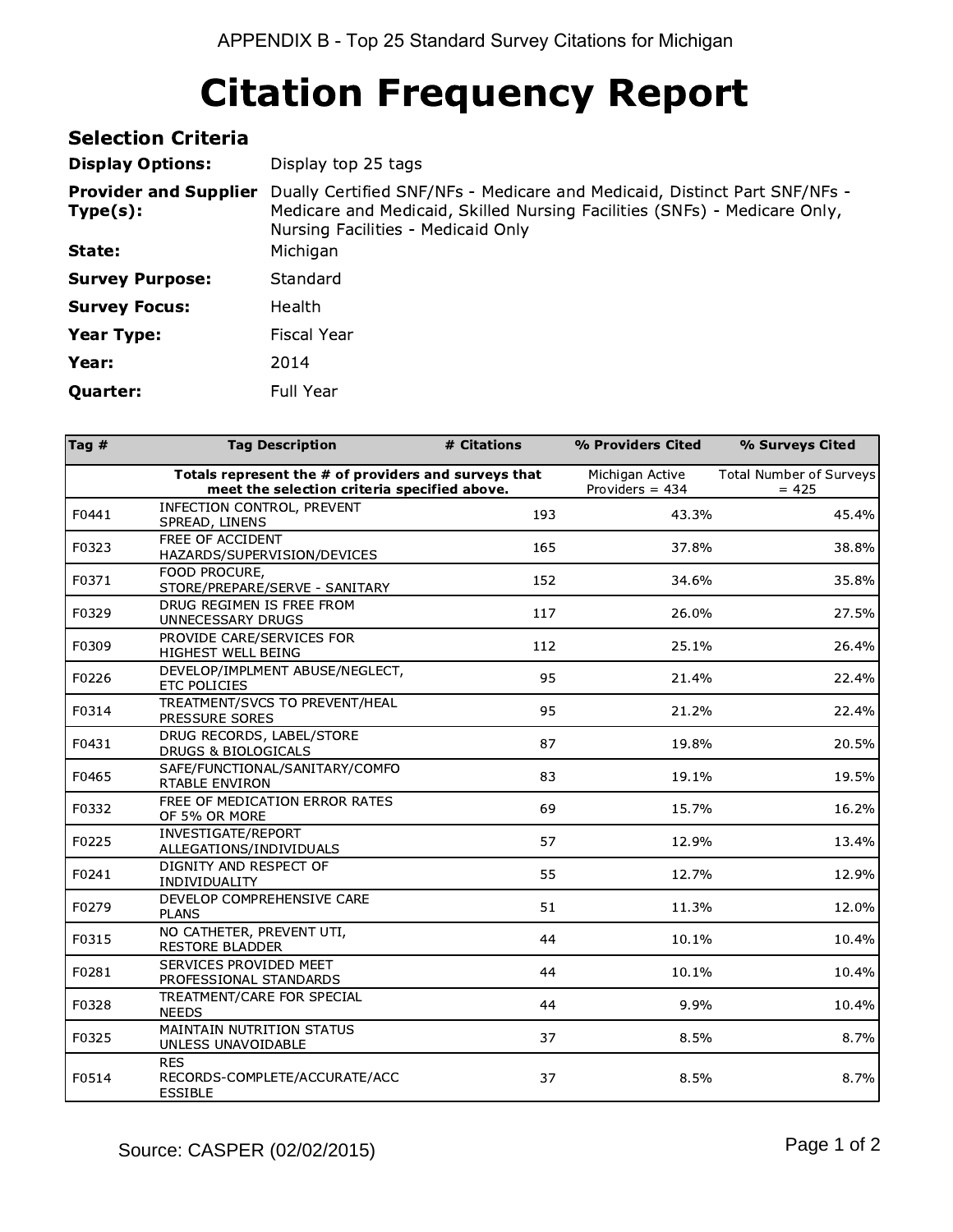| F0456 | ESSENTIAL EQUIPMENT, SAFE<br>OPERATING CONDITION         | 35 | 8.1%    | 8.2%    |
|-------|----------------------------------------------------------|----|---------|---------|
| F0458 | BEDROOMS MEASURE AT LEAST 80<br>SO FT/RESIDENT           | 34 | 7.1%    | $8.0\%$ |
| F0164 | PERSONAL<br>PRIVACY/CONFIDENTIALITY OF<br><b>RECORDS</b> | 32 | 6.9%    | 7.5%    |
| F0221 | RIGHT TO BE FREE FROM PHYSICAL<br><b>RESTRAINTS</b>      | 32 | $7.1\%$ | 7.5%    |
| F0312 | ADL CARE PROVIDED FOR<br>DEPENDENT RESIDENTS             | 30 | 6.9%    | 7.1%    |
| F0497 | NURSE AIDE PERFORM REVIEW-12<br>HR/YR INSERVICE          | 29 | 6.7%    | 6.8%    |
| F0425 | PHARMACEUTICAL SVC - ACCURATE<br>PROCEDURES, RPH         | 29 | 6.7%    | 6.8%    |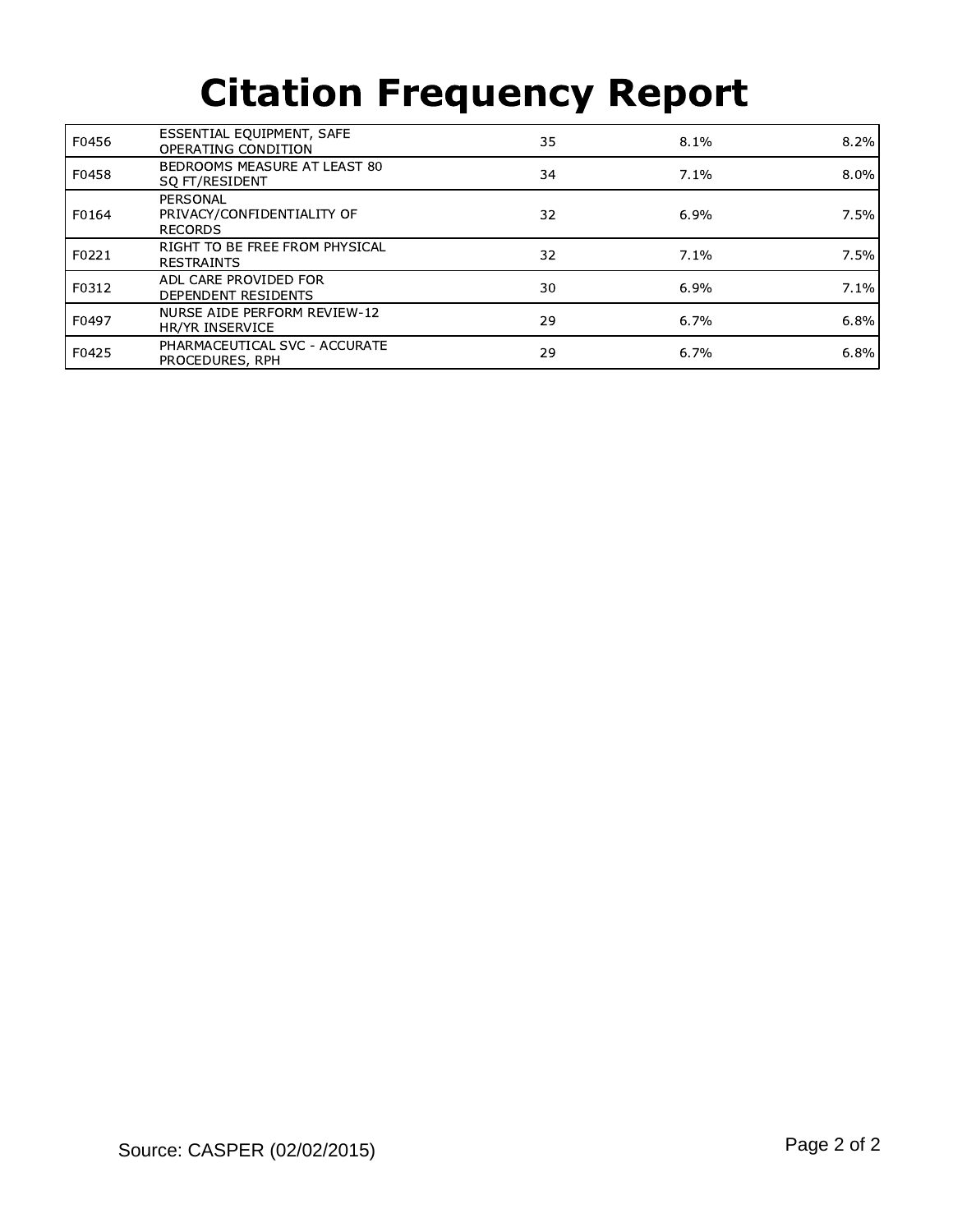# Deficiency Count Report

#### **Selection Criteria**

Provider and Supplier Type(s): Dually Certified SNF/NFs - Medicare and Medicaid, Distinct Part SNF/NFs - Medicare and Medicaid, Skilled Nursing Facilities - Medicare Only, Nursing Facilities (NFs) - Medicaid Only Display Uncorrected Deficiencies Only: No Percent by Row: No **Survey Focus:** Health Year Type: Calendar Year **Year:** 2014 Month: Full Year

|                       |     |             |                                       |       |       | <b>Deficiencies by Scope &amp; Severity</b> |                |                |     |                         |                |              |
|-----------------------|-----|-------------|---------------------------------------|-------|-------|---------------------------------------------|----------------|----------------|-----|-------------------------|----------------|--------------|
| <b>Region</b>         | B   | $\mathbf c$ | D                                     | Е     | F     | $\mathbf G$                                 | H              | I.             | J   | K                       | L              | <b>Total</b> |
| (I) Boston            | 104 | 60          | 2,993                                 | 890   | 176   | 329                                         | $\overline{7}$ | $\mathbf{1}$   | 11  | 5                       | $\overline{4}$ | 4,580        |
| (II) New York         | 193 | 41          | 3,436                                 | 1,057 | 176   | 123                                         | 3              | $\overline{4}$ | 31  | 26                      | 45             | 5,135        |
| (III) Philadelphia    | 308 | 208         | 7,585                                 | 2,695 | 521   | 302                                         | 4              | $\mathbf 0$    | 18  | 18                      | 16             | 11,675       |
| (IV) Atlanta          | 145 | 165         | 8,444                                 | 2,024 | 757   | 389                                         | 4              | 0              | 450 | 152                     | 54             | 12,584       |
| (V) Chicago           | 285 |             | 1,008 14,660                          | 4,205 | 1,748 | 882                                         | 15             | 0              | 198 | 40                      | 55             | 23,096       |
| Illinois              | 104 | 415         | 3,344                                 | 1,132 | 580   | 230                                         | $\overline{2}$ | 0              | 42  | 18                      | 38             | 5,905        |
| Indiana               | 30  | 76          | 3,027                                 | 817   | 202   | 168                                         | 0              | $\mathbf{0}$   | 23  | 5                       | 6              | 4,354        |
| Michigan              | 77  | 75          | 2,085                                 | 570   | 321   | 198                                         | 6              | $\mathbf 0$    | 35  | 0                       | $\mathbf{1}$   | 3,368        |
| Minnesota             | 12  | 155         | 1,670                                 | 406   | 159   | 32                                          | 3              | $\mathbf 0$    | 13  | $\overline{2}$          | $\Omega$       | 2,452        |
| Ohio                  | 51  | 178         | 2,559                                 | 767   | 267   | 97                                          | $\overline{2}$ | $\mathbf{0}$   | 43  | $\overline{\mathbf{4}}$ | $\overline{2}$ | 3,970        |
| Wisconsin             | 11  | 109         | 1,975                                 | 513   | 219   | 157                                         | $\overline{2}$ | $\mathbf 0$    | 42  | 11                      | 8              | 3,047        |
| (VI) Dallas           | 258 | 453         | 3,535                                 | 9,480 | 2,326 | 349                                         | 227            | $\mathbf 0$    | 94  | 442                     | 121            | 17,285       |
| (VII) Kansas City     | 166 | 193         | 6,204                                 | 3,132 | 936   | 498                                         | 6              | 0              | 55  | 18                      | 13             | 11,221       |
| (VIII) Denver         | 103 | 77          | 2,704                                 | 1,761 | 358   | 258                                         | 14             | 8              | 33  | 15                      | $\overline{4}$ | 5,335        |
| (IX) San Francisco    | 534 | 219         | 8,358                                 | 2,905 | 611   | 253                                         | 17             | $\mathbf 0$    | 14  | 20                      | 20             | 12,951       |
| (X) Seattle           | 51  |             | 46 2,356                              | 798   | 154   | 227                                         | $\overline{2}$ | $\mathbf 0$    | 18  | 5                       | $\mathbf{1}$   | 3,658        |
| <b>National Total</b> |     |             | 2,147 2,470 60,275 28,947 7,763 3,610 |       |       |                                             | 299            | 13             | 922 | 741                     | 333            | 107,520      |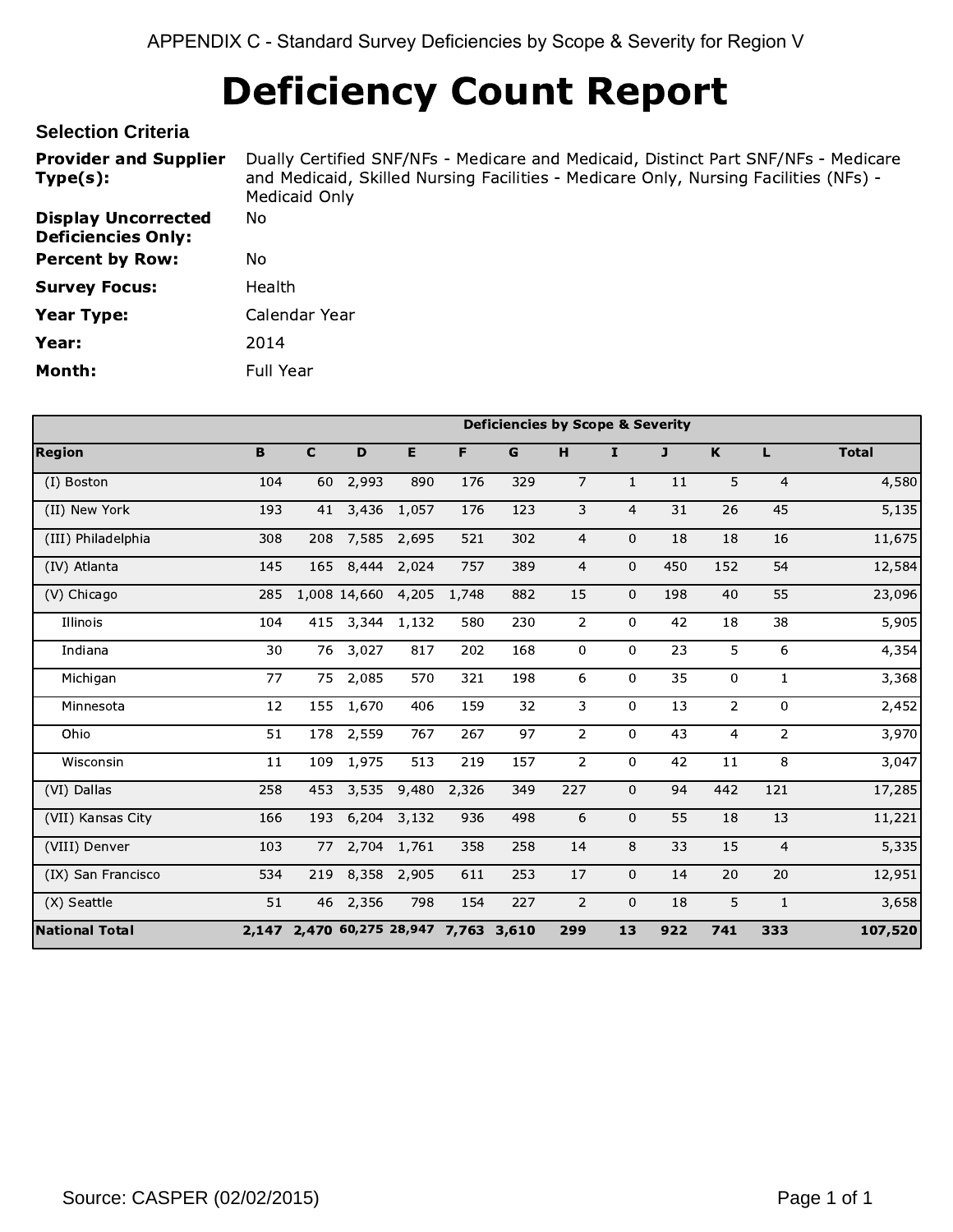# Deficiency Count Report

## **Selection Criteria**

| <b>Provider and Supplier</b><br>Type(s):                | Dually Certified SNF/NFs - Medicare and Medicaid, Distinct Part SNF/NFs - Medicare<br>and Medicaid, Skilled Nursing Facilities - Medicare Only, Nursing Facilities (NFs) -<br>Medicaid Only |
|---------------------------------------------------------|---------------------------------------------------------------------------------------------------------------------------------------------------------------------------------------------|
| <b>Display Uncorrected</b><br><b>Deficiencies Only:</b> | No.                                                                                                                                                                                         |
| <b>Percent by Row:</b>                                  | No.                                                                                                                                                                                         |
| <b>Survey Purpose:</b>                                  | Complaint                                                                                                                                                                                   |
| <b>Survey Focus:</b>                                    | Health                                                                                                                                                                                      |
| <b>Year Type:</b>                                       | Calendar Year                                                                                                                                                                               |
| Year:                                                   | 2014                                                                                                                                                                                        |
| Month:                                                  | Full Year                                                                                                                                                                                   |

|                       |                |                |       |       |                              | <b>Deficiencies by Scope &amp; Severity</b> |                |                         |     |                |                |              |
|-----------------------|----------------|----------------|-------|-------|------------------------------|---------------------------------------------|----------------|-------------------------|-----|----------------|----------------|--------------|
| <b>Region</b>         | $\mathbf B$    | $\mathbf C$    | D     | E.    | F                            | G                                           | H              | $\mathbf{I}$            | J   | $\,$ K         | L              | <b>Total</b> |
| (I) Boston            | 20             | 6              | 756   | 141   | 20                           | 173                                         | $\overline{4}$ | $\mathbf{1}$            | 11  | $\mathbf 0$    | $\overline{4}$ | 1,136        |
| (II) New York         | 14             | $\overline{4}$ | 542   | 176   | 15                           | 51                                          | $\mathbf 0$    | $\mathbf 0$             | 18  | 14             | 21             | 855          |
| (III) Philadelphia    | 120            | 32             | 2,033 | 557   | 62                           | 117                                         | $\overline{2}$ | $\mathbf 0$             | 13  | $\overline{4}$ | $\overline{2}$ | 2,942        |
| (IV) Atlanta          | 18             | 17             | 2,045 | 367   | 82                           | 217                                         | $\overline{2}$ | $\mathbf 0$             | 347 | 80             | 21             | 3,196        |
| (V) Chicago           | 34             | 105            | 4,108 | 837   | 179                          | 481                                         | 5              | $\mathbf 0$             | 132 | 19             | 29             | 5,929        |
| Illinois              | 18             | 43             | 1,064 | 192   | 55                           | 129                                         | $\overline{2}$ | $\overline{0}$          | 26  | 8              | 19             | 1,556        |
| Indiana               | $\overline{2}$ | 8              | 912   | 195   | 19                           | 105                                         | 0              | $\mathbf 0$             | 19  | $\mathbf{1}$   | 6              | 1,267        |
| Michigan              | 6              | 5              | 827   | 105   | 22                           | 125                                         | $\mathbf{1}$   | $\overline{0}$          | 29  | 0              | $\mathbf{0}$   | 1,120        |
| Minnesota             | 0              | $\overline{2}$ | 70    | 18    | 3                            | 13                                          | 0              | $\mathbf 0$             | 1   | 0              | $\mathbf 0$    | 107          |
| Ohio                  | 7 <sup>1</sup> | 35             | 778   | 228   | 54                           | 47                                          | $\overline{2}$ | $\overline{0}$          | 34  | 4              | $\overline{0}$ | 1,189        |
| Wisconsin             | $\mathbf{1}$   | 12             | 457   | 99    | 26                           | 62                                          | $\mathbf 0$    | $\overline{0}$          | 23  | 6              | $\overline{4}$ | 690          |
| (VI) Dallas           | 54             | 74             | 1,100 | 2,244 | 356                          | 234                                         | 85             | $\mathbf 0$             | 64  | 272            | 76             | 4,559        |
| (VII) Kansas City     | 23             | 38             | 1,813 | 668   | 228                          | 299                                         | $\mathbf{1}$   | $\mathbf 0$             | 45  | 11             | 8              | 3,134        |
| (VIII) Denver         | 9              | 5              | 455   | 279   | 30                           | 99                                          | 6              | 3                       | 13  | 3              | $\mathbf 0$    | 902          |
| (IX) San Francisco    | 58             | 13             | 2,161 | 306   | 77                           | 143                                         | $\overline{2}$ | $\mathbf 0$             | 6   | $\overline{7}$ | $\overline{7}$ | 2,780        |
| (X) Seattle           | 8              | $\overline{2}$ | 575   | 87    | 12                           | 158                                         | $\mathbf{1}$   | $\mathbf 0$             | 13  | $\mathbf{1}$   | $\mathbf 0$    | 857          |
| <b>National Total</b> | 358            |                |       |       | 296 15,588 5,662 1,061 1,972 |                                             | 108            | $\overline{\mathbf{4}}$ | 662 | 411            | 168            | 26,290       |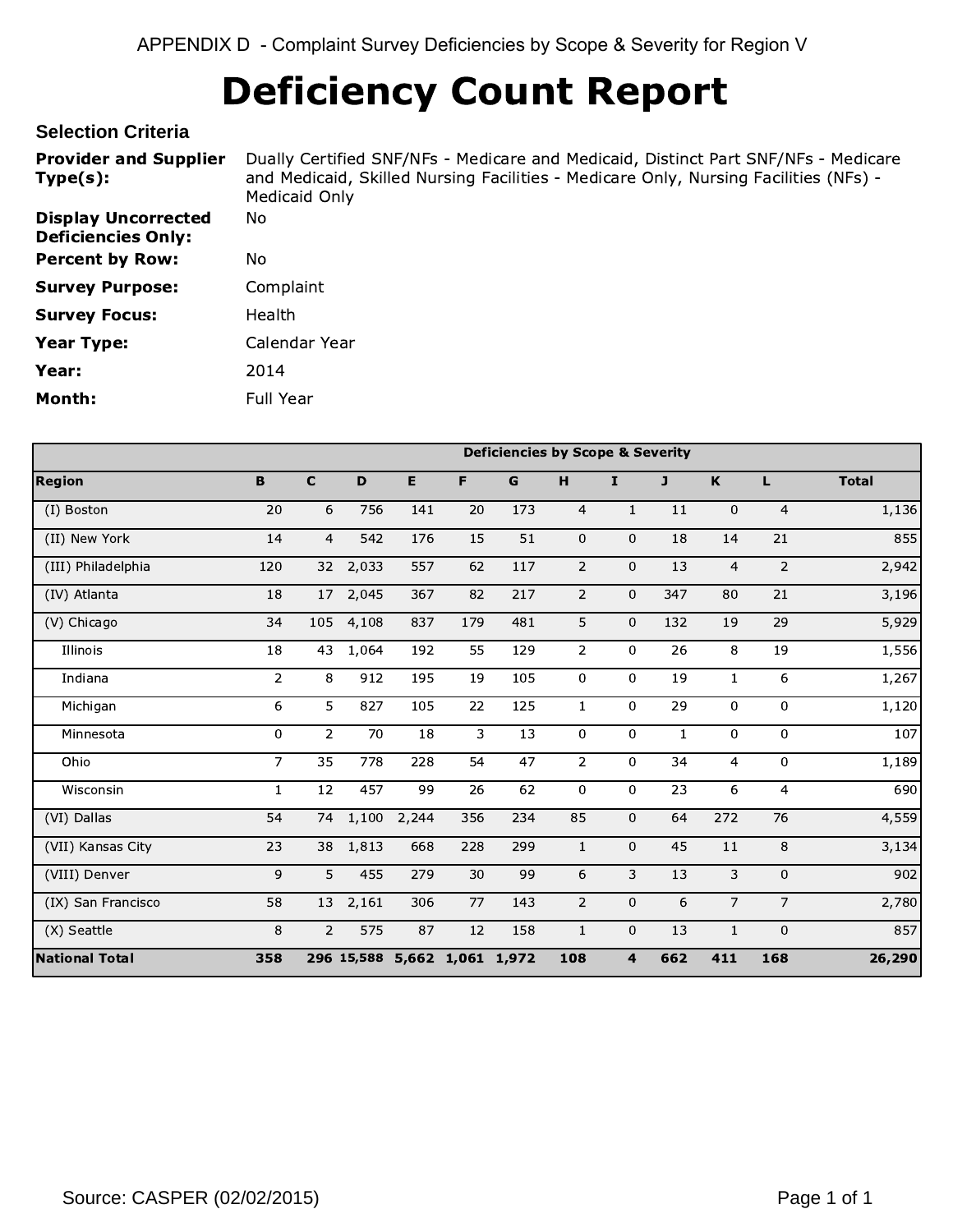# APPENDIX E – LTC Stakeholder Committee Meetings

# **STAKEHOLDER COMMITTEE**

MEETING | BHCS – OTTAWA BUILDING, CONFERENCE ROOM C JANUARY 15, 2014 1:30 P.M. TO 3:30 P.M.

| <b>Participants</b>                     | Attended:                        |  |  |  |  |
|-----------------------------------------|----------------------------------|--|--|--|--|
| <b>Bureau of Health Care Services</b>   | Carole Engle, Bureau Director    |  |  |  |  |
|                                         | Kim Gaedeke, Admin Director      |  |  |  |  |
|                                         | Cindy Landis, LTC Exec Assistant |  |  |  |  |
| Care Association<br>Health<br>of        | <b>Beth Bacon</b>                |  |  |  |  |
| Michigan (HCAM)                         |                                  |  |  |  |  |
| LeadingAge Michigan                     | <b>Kevin Evans</b>               |  |  |  |  |
| MI County Medical Care Facilities       | Reneé Beniak                     |  |  |  |  |
| Council                                 |                                  |  |  |  |  |
| <b>MI Medical Directors Association</b> | Mark Jackson by phone            |  |  |  |  |
| Review Organization<br>ΜI<br>Peer       | <b>Charlene Kawchak-Beltisky</b> |  |  |  |  |
| (MPRO)                                  |                                  |  |  |  |  |
| <b>Consumer Representative</b>          | Sylvia Simons                    |  |  |  |  |

# **MEETING MINUTES**

Notes taken by: Cindy Landis

### **1. Review of the minutes from the October 17, 2013 meeting**

Director Engle asked if any of the committee members had any changes or corrections that needed to be made to the minutes from the October  $17<sup>th</sup>$ , 2013 meeting. Kevin Evans noted that LeadingAge is one word not two. No other changes were noted.

### **2. Update on the Spring Joint Provider/Surveyor Training**

Kim Gaedeke provided an overview of what could be expected at the Spring JPST. Kim started by indicating that she has a new Training Coordinator, Tammy Bagby, who started on January 6, 2014. Committee members may be asked for information from Tammy in her new role.

They are finalizing the outline of what will be presented during the Spring JPST. There will be dual tracks that will be focused on during this training scheduled for April 1, 2014 at the DEVOS Place.

a. Technical Update on MiActs Spots/POC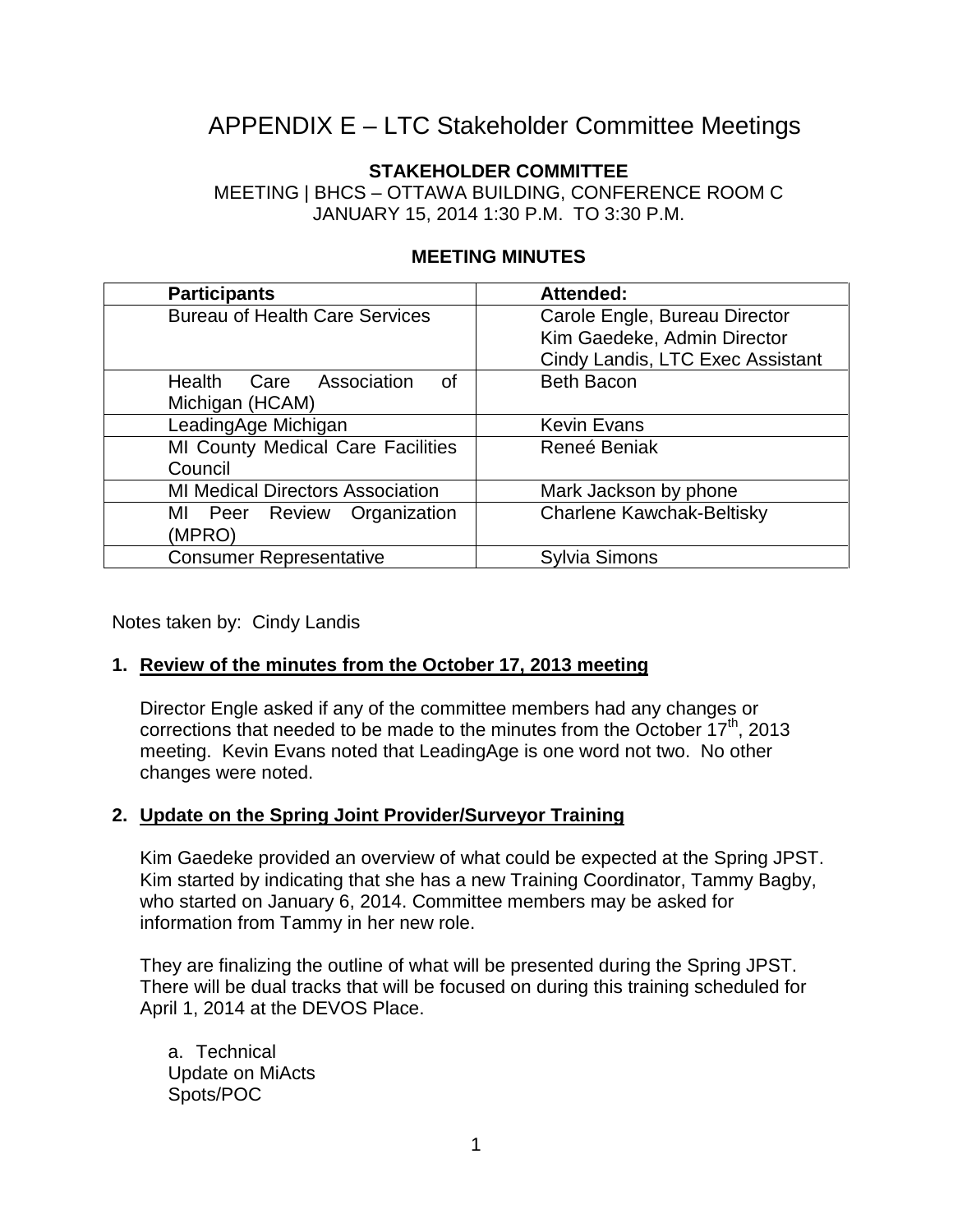- b. Open Discussion Best Practices Concierge program There will be 3 rooms with breakout sessions:
- c. Pain Management Scope of Pain
- d. Regulations CMS Regulations and improving compliance. Tag F 371 and rethinking approach to Dementia care
- e. MPRO Demonstration on QAPI

Kim indicated they will be really focusing on the use of technology to assist during the survey process. The budget has been drilled down and we have the potential to be under budget for this year which will provide seed money for next year. We will be using more of the Bureau staff than we have in the past. Because the budget is in good shape we will not request any sponsorship this year; however the offers were very much appreciated.

Fall JPST will be at the Suburban Collection in Novi. Both of the JPST trainings in 2015 will be scheduled at the DEVOS place – we were able to get a substantial price break for booking both trainings at this location. Currently we are looking at the Lansing Center in 2016.

MPHI will assist with registration and the Continuing Education Hours. We will be looking into some other alternatives for future meetings. MPRO volunteers will still be used as they have in the past.

Kim is hoping to send something out next week with a draft agenda, indicating who the speakers will be, headings for the sessions and CEU credits. We are working to obtain 5 CEU's for the entire day.

Dr. Jackson asked if the Certified Medical Directors will be obtaining CEU's for this training. Kim indicated that with Dr. Jackson's help they will receive CEU's.

#### **3. Customer Service Survey for providers and surveyors**

During the October 17, 2013 the CIQIT committee presented the draft process recommendations, Provider Feedback Questionnaire and Surveyor Feedback Questionnaire on the regulatory survey process. The suggestions and recommendations that were discussed during that meeting were incorporated in the questionnaires. Carole now has the most current questionnaires. Kim's area will work on getting this system in place after Carole and Kim work out the format that will be used to provide feedback to the Stakeholder Committee, providers and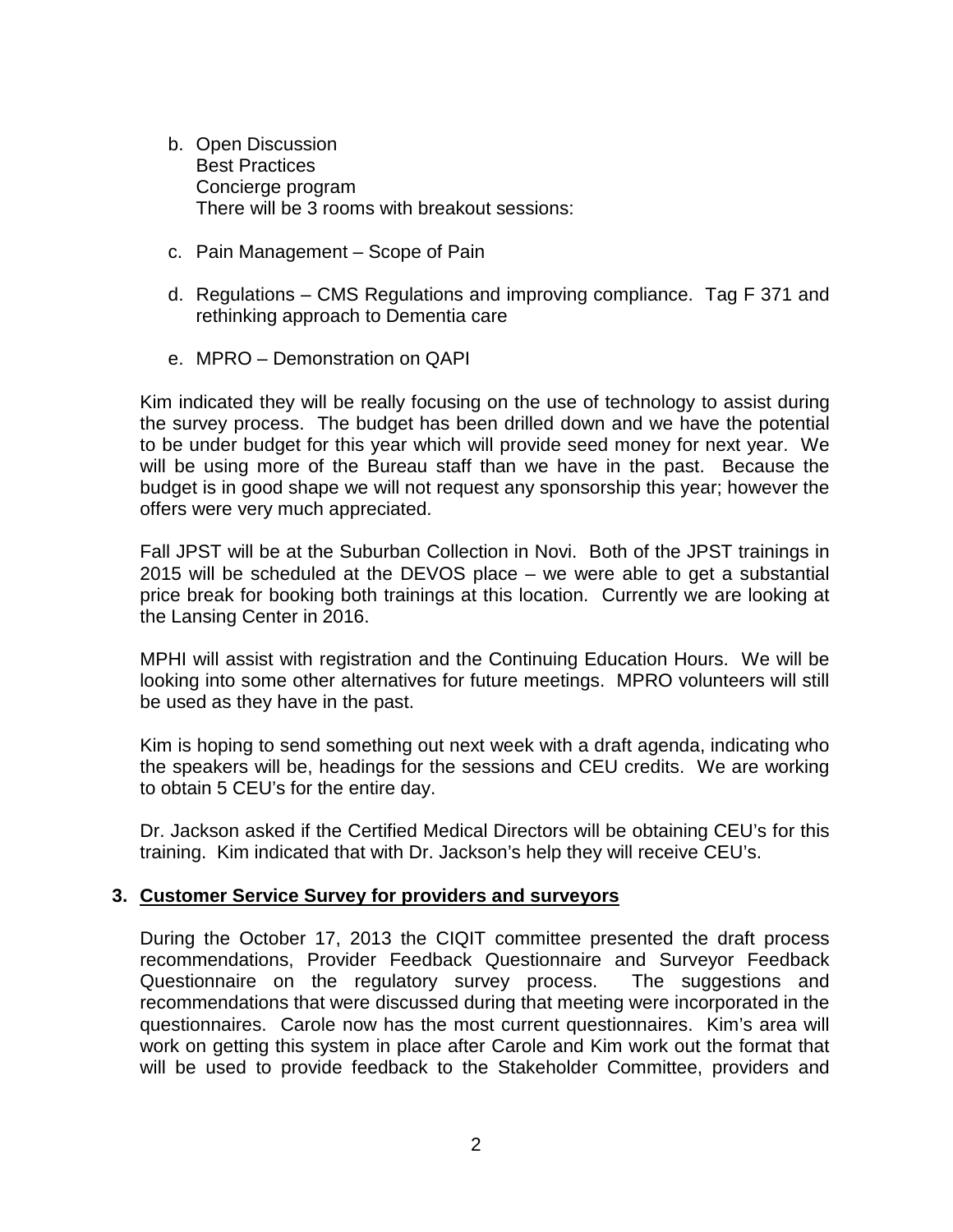surveyors. It is hoped that this will provide insight on additional trainings that can be implemented. Charlene will e-mail the final documents to Kim Gaedeke.

#### **4. Discussion "Communication Framework"**

The CIQIT committee provided a document entitled PA 322 Communication Strategy. An overview of PA 322 was provided that listed some of the goals that PA 322 included:

(24)(a) Opportunities for enhanced promotion of nursing home performance, including but not limited to, programs that encourage and reward providers that strive for excellence.

(24) (b) Seeking quality improvements to the survey and enforcement process, including clarifications to process-related policies and protocols that include, but are not limited to, all of the following:

(i) Improving the surveyor's quality and preparedness.

(ii) Enhanced communication between regulators, surveyors, providers, and consumers

(iii) Ensuring fair enforcement and dispute resolution by identifying methods or strategies that may resolve identified problems or concerns.

(24)(c) Promoting transparency across provider and surveyor communities, including but not limited to, all of the following:

(i) Applying regulations in a consistent manner and evaluating changes that have been implemented to resolve identified problems or concerns.

(ii) Providing consumers with information regarding changes in policy and interpretation.

(iii) Identifying positive and negative trends and factors contributing to those trends in the areas of resident care, deficient practices, and enforcement.

The following recommendations were made:

- a. CIQIT recommends that there be an overall external communication strategy and an internal communication strategy for which CIQIT will be responsible.
- b. Workgroup actions items, recommendations, and Stakeholder workgroup decisions will be reported.
- c. Request LARA to provide a dedicated page on their website to house PA 322 project information and an e-mail address so people can submit public comments, suggestions and ask questions regarding the process (we need to know timeline for the website and e-mail address)
- d. Request LARA to develop a Bureau website to facilitate the sharing of up-todate information and a common and clear understanding of Bureau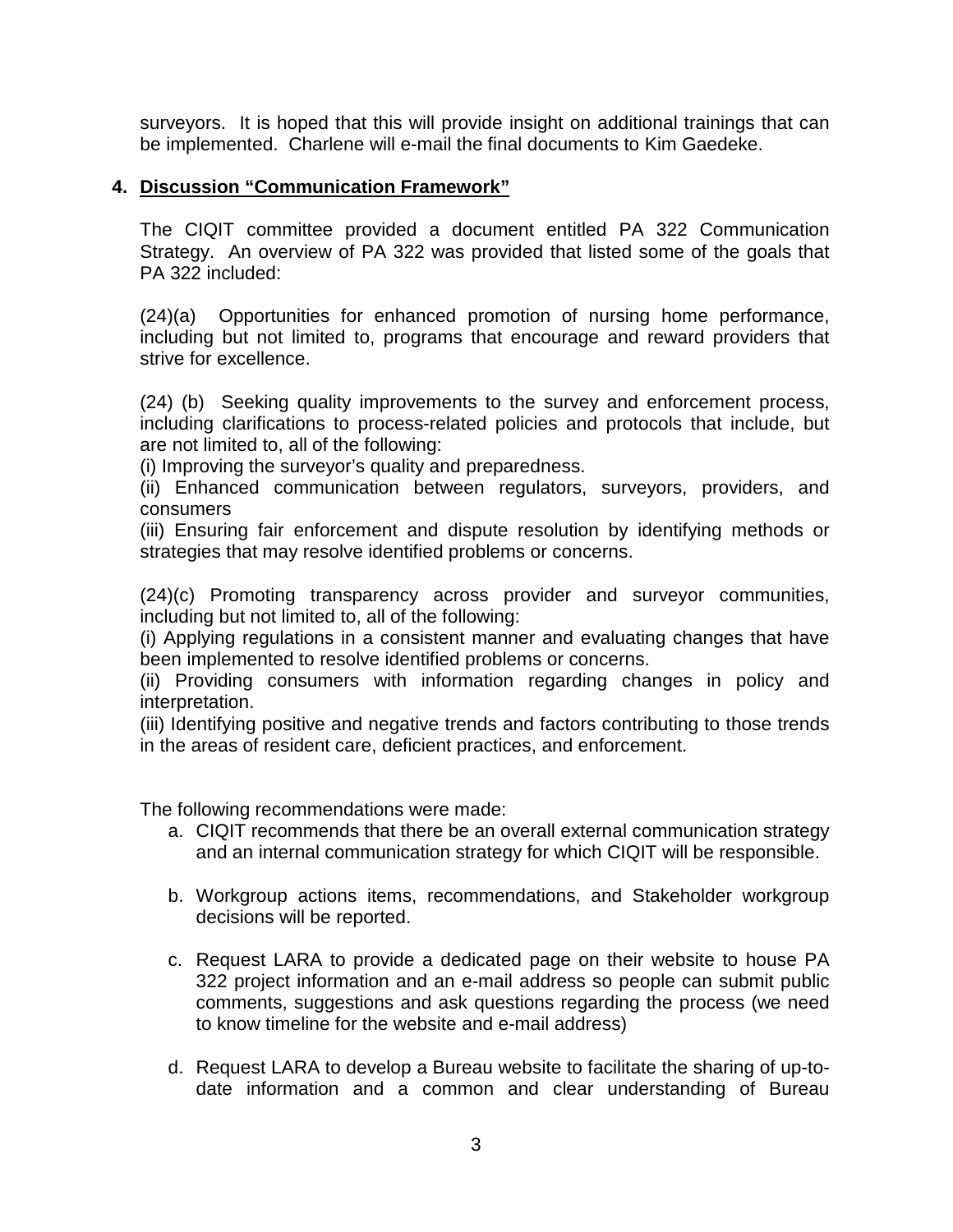expectations while providing an opportunity for provider and consumer feedback. List to include but not limited to:

- Current Issues
- Process and form changes within the Bureau
- Educational calendar of events
- One Vision clarifications
- Featured Best Practices that support person centered approaches
- e. Request LARA to develop a system and acceptable timeline for addressing public comments and questions and determine who will be responsible for responding.
- f. Each workgroup will develop and all schedules of future meetings (timeframe) to be posted on the LARA website.
- g. Committee members will identify agencies that can provide links to the LARA postings (such as, OSA, HCAM, LeadingAge, MCMCF, Ombudsman, DHS, and Medicaid etc.).
- h. CIQIT will work with LARA public affairs staff to develop and issue a press release announcing the PA 322 workgroups/initiative and inviting input (Press release cannot be shared until website and email address has been established).
- i. Formalize a two-way communication process for the three workgroups to make recommendations to the Steering Committee and LARA, including a feedback mechanism that explains why or why not a recommendation was acted upon.

Director Engle thought the recommendations of the committee was well thought out and indicated that some will be easier to implement then others. Director Engle indicated that websites are a great thing – they are very labor intensive to maintain properly. She would like some time to review the recommendations and digest them and will get back with the committee on these recommendations.

Director Engle also indicated that she would like to post the minutes from staff meetings and this committee meeting on the Bureau Intranet. She did not feel that anything that was discussed during the meetings were confidential and couldn't be placed on the web.

There was a lot of discussion with the committee on this and ways that minutes could be simplified by using bullet points and just post the actions that were taken. Director Engle wanted to put the minutes as they are so they can reflect that discussions took place before any actions was implemented and that even if something wasn't adopted it was considered and the minutes will show why it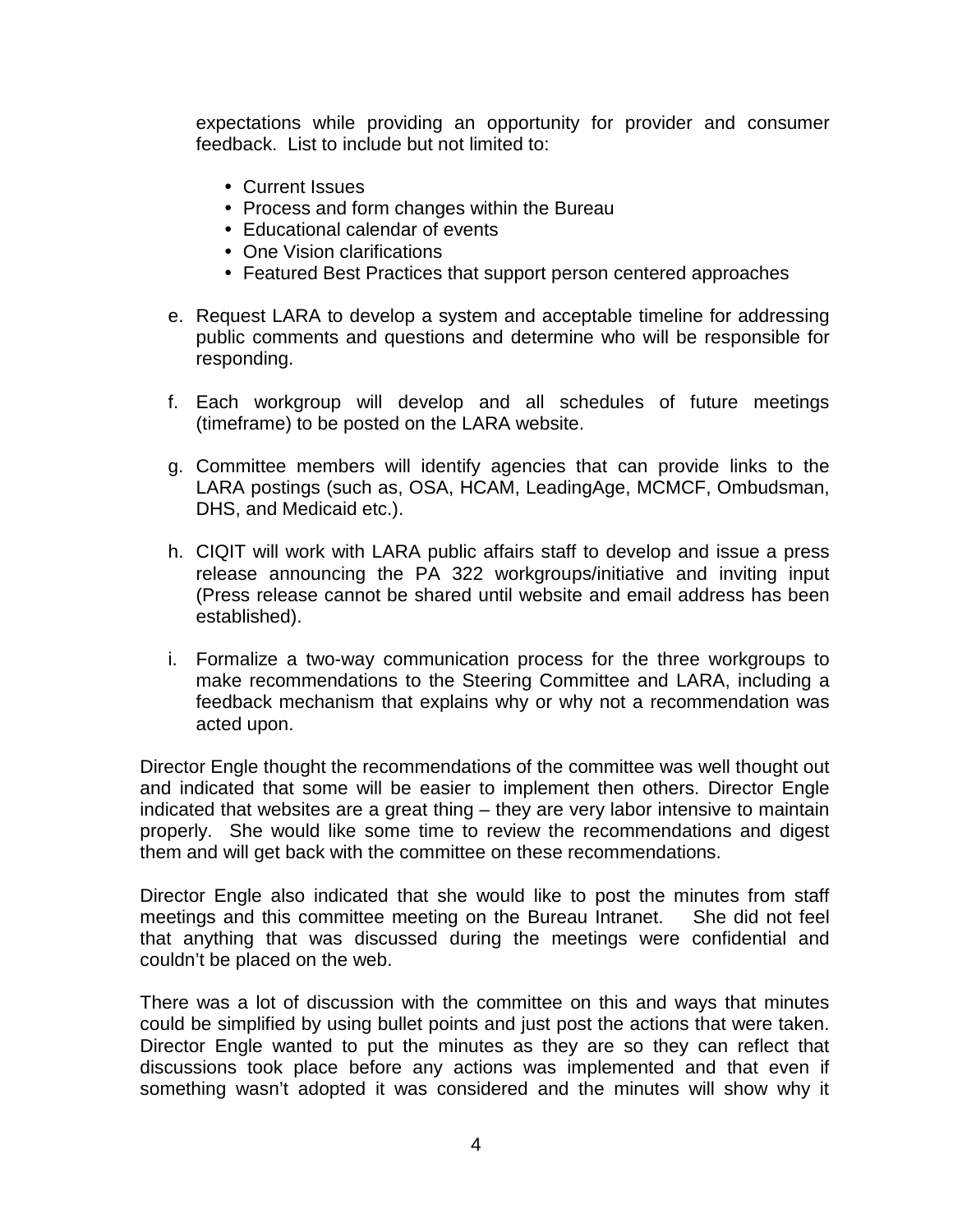wasn't acted upon. Director Engle also indicated that miscommunication occurs when individuals don't know how we got to the point that we arrived at. Putting the minutes on the web will show this and help eliminate miscommunication.

The meetings will be posted for the staff to read on the internal BHCS website as well as the Bureau Internet.

It was also requested that the Stakeholder Committee meetings will be distributed to the members and they will be provided 7 days for any changes or responses that are needed. The final version will be the one posted.

#### **5. Committee Reports**

The CIQIT committee provided their update in the previous agenda item.

Beth Bacon provided the report for the Clinical Advisory Workgroup and indicated that after the last meeting the committee put together and presented Director Engle with a very detailed memo outlining all of the steps that have been taken by this committee to meet the assignment given to the to update the Clinical Process Guidelines. It was agreed by all members of the committee that due to lack of funding and other reasons they did not feel that they would be able to update the Clinical Process Guidelines that are currently in place, nor would it be in the best interest of the facilities (and could negatively impact those facilities that have already done an outstanding job) by requiring them to use the Clinical Process Guidelines. This was a very strong recommendation by the committee and was agreed upon by every member of the committee. The committee also requested that the Bureau remove from the internet the outdated Clinical Process Guidelines that are currently on the internet.

Director Engle reminded everyone that this was a requirement in PA 322 and that the committee's mission was to review and revise, as necessary, Michigan's nursing facility Clinic Process Guidelines (GPGs) that were developed and implemented from 2000-2008. Director Engle recommended that this committee talk with Senator Hansen to discuss amending or changing the language in PA 322. Without this modification we will have to follow PA 322 as it is written. Director Engle also volunteered to go with the committee/provider associations if they felt it would help when they had their meeting with Senator Hansen.

Director Engle indicated that the memo that was given to her by this committee is sufficient from the Bureau's stand point as well as the rest of the committee members of the stakeholder committee. Director Engle did indicate that she would like to have this issue resolved before she has to report to the legislature.

Director Engle thanked Beth Bacon and the Clinical Process Guidelines committee for all of their hard work. At this time the Clinical Process Guideline committee would like discontinue meetings because they would have no assignment.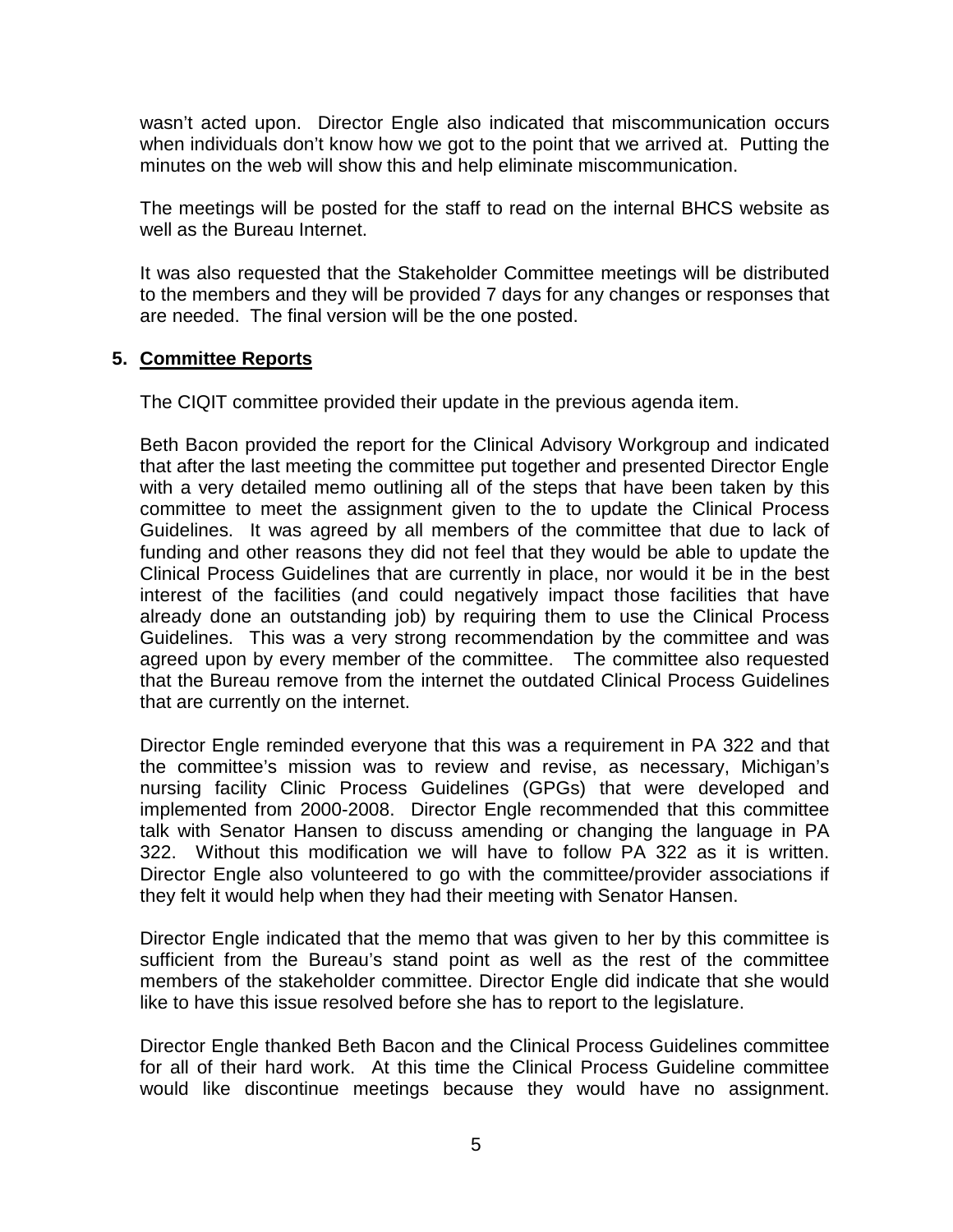However, they would be available and could start meetings up again if they were given another assignment. Director Engle would like to wait and see what happens with Senator Hansen.

The update from the IT work group was that they would be working on setting up training and testing with the MiActs over 4 Thursdays. Peggy Garabelli will be responsible for setting this up. Facilities will also be involved in testing MiActs on their end as well by the end of January. Kim Gaedeke has requested that any comments or concerns be forwarded to her so they can be worked on.

There are some ongoing issues with the SPOTS program that are still being worked on:

Not being able to send the revised 2567's through SPOTs.

Issues with the search function on the public viewing pages. When you enter your search parameters – as soon as you leave the page to go back and review another report it removes what you entered and you have to keep track of where you left off.

It was also discussed that Region 5 is moving to a national program for sending the SOD's and receiving the plan of corrections. The question was asked if everyone would have to move to this program to submit their POC and would the facilities have to learn another system in a year or two. Director Engle talked with the individuals in Region 5 at this time there is no change being planned for Michigan and we will continue to use the SPOTS program.

However, this national program would be used for the FOSS surveys and the Life Safety Code surveys which are currently not covered by the SPOTS program.

Director Engle indicated that she is very proud of everything that has been accomplished with the assistance of this group during this last year.

#### **6. Next Meeting Date: April 16, 2014 – HCAM Office**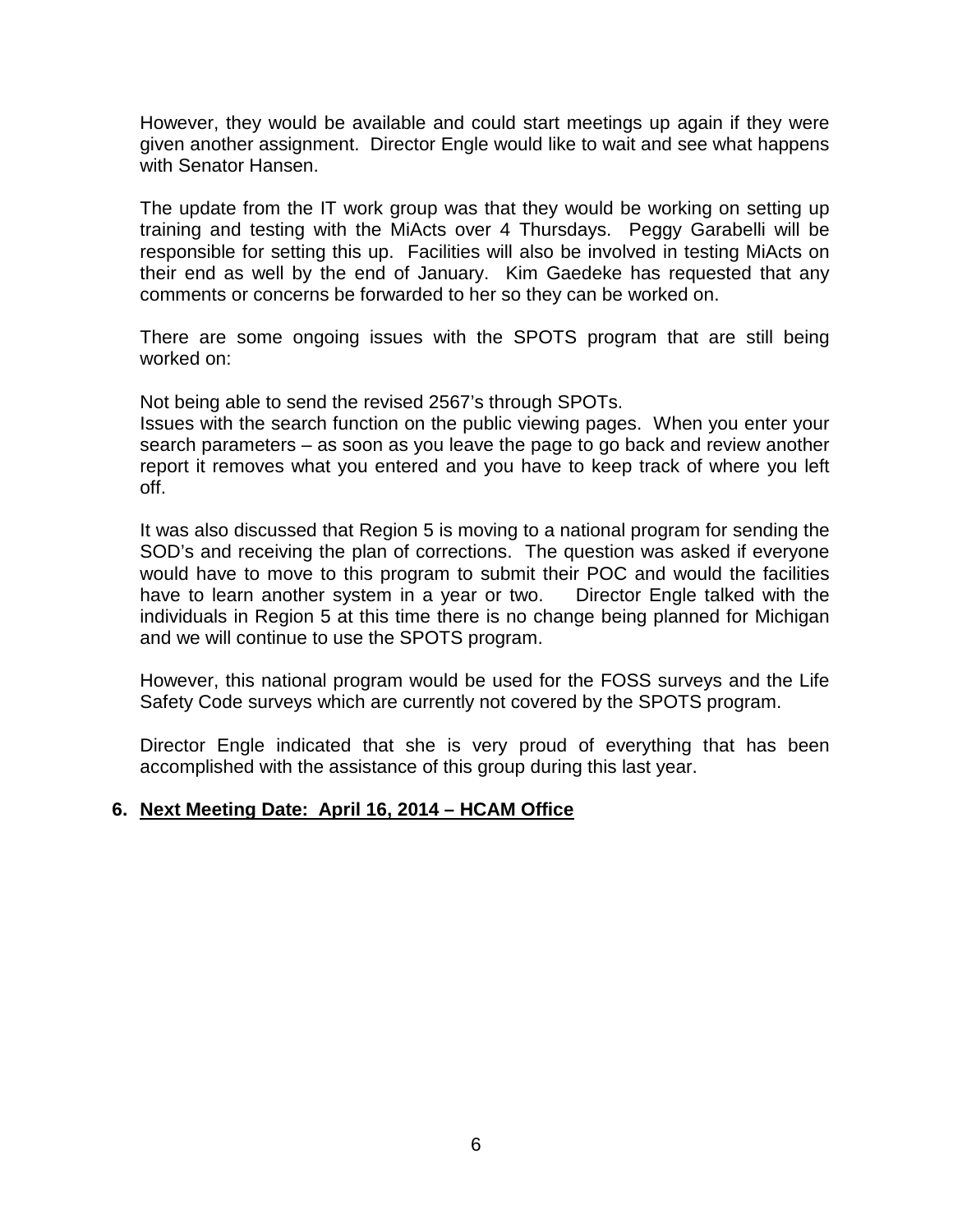## **STAKEHOLDER COMMITTEE**

#### MEETING | BHCS – OTTAWA BUILDING, CONFERENCE ROOM C April 29, 2014 Revised 09/22/2014

#### **MEETING MINUTES**

| <b>Participants</b>                   | Attended:                                   |
|---------------------------------------|---------------------------------------------|
| <b>Bureau of Health Care Services</b> | Carole Engle, Bureau Director               |
|                                       | Kim Gaedeke, Admin Director                 |
|                                       | Gail Maurer, Interim Division Director, LTC |
|                                       | Cindy Landis, LTC Exec Assistant            |
| Health Care Association of Michigan   | <b>Beth Bacon</b>                           |
| (HCAM)                                |                                             |
| MI Peer Review Organization (MPRO)    | <b>Charlene Kawchak-Beltisky</b>            |
|                                       | Donna Beebe                                 |
| MI Long Term Care Ombudsman           | Sarah Slocum                                |

Notes taken by: Cindy Landis

#### **1. Review of the minutes from the January 15, 2014 meeting**

Director Engle started the meeting by introducing Gail Maurer the new Interim Division Director for Long Term Care now that Leslie Shanlian has moved on to another position. Director Engle indicated that the position will be posted but in the interim there will not be any major changes made.

Director Engle asked if everyone had a chance to review the minutes from the January 15, 2014 meeting and asked if there were any changes. No changes were needed.

#### **2. Follow-Up to Spring JPST**

The Spring JPST was held on April 2, 014 at the DEVOS place. The facility was very nice and the training went very well. We received a lot of help from the Detroit Surveyors and volunteers from the Grand Rapids Visitor Bureau. This was a huge help during the lunch time and manning the parking desk. We were able to come in under budget.

This was the first JPST that our new State Training Coordinator, Tammy Bagby, was involved with. Tammy will also oversee the training for the LTC and Non-LTC surveyors.

The Fall JPST will be back at the Suburban Place. We are aware of the issues that have been experienced in the past with this location. We will work on lessening the impact for the next training. For 2015 both trainings will be held at the DEVOS place. For 2016 we are looking at someplace in Lansing.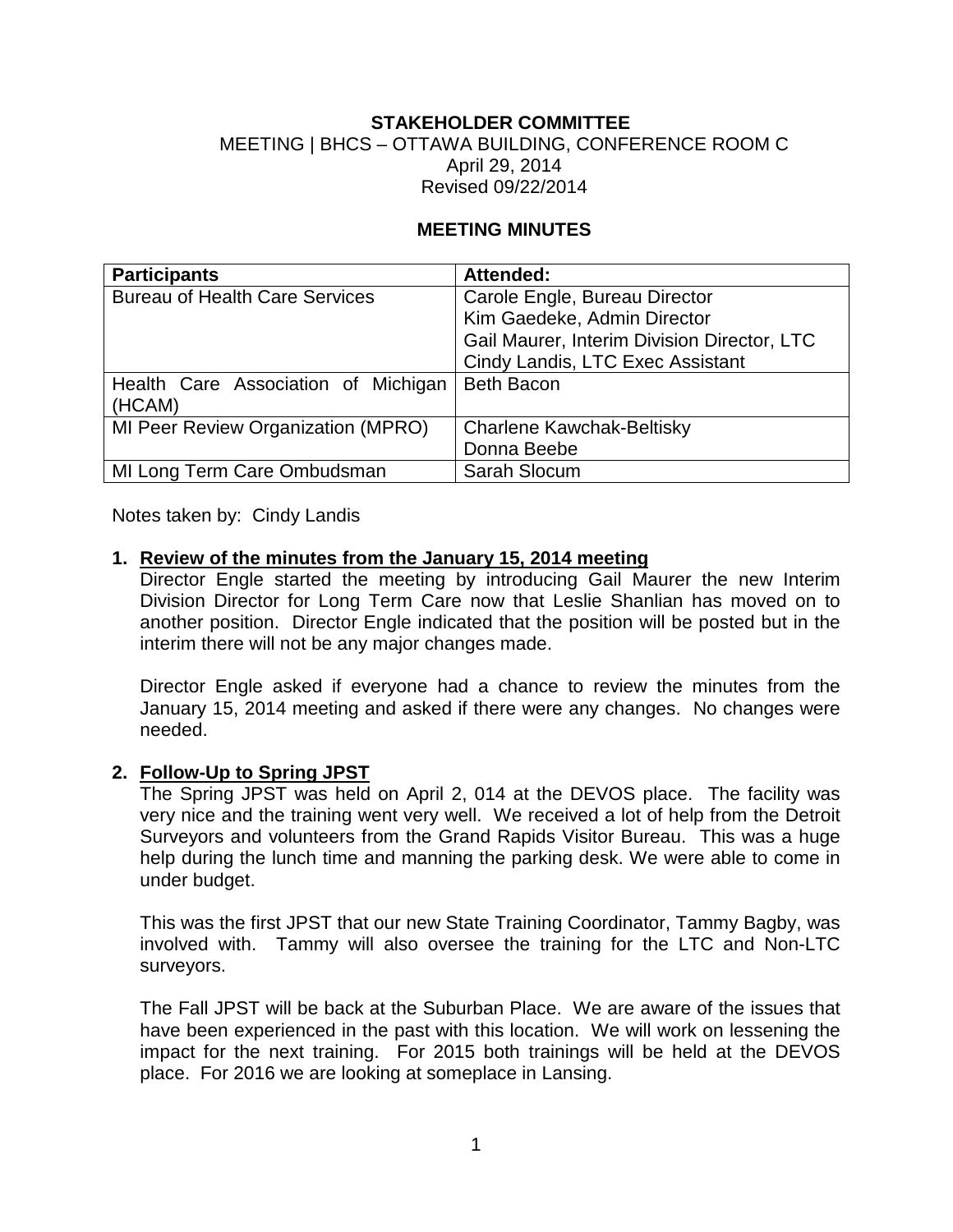Everyone was requested to send Carole Engle/Kim Gaedeke if they have any topics that they would like covered at the Fall JPST.

Our new trainer is Tom Bissonnette. He was a surveyor in the Detroit Office but now is working with the Training Unit and will be responsible for providing orientation to the new surveyors hired for both LTC and Non-LTC.

Cindy Landis will e-mail all of the provider associations and request that they notify us of the conference schedules so we don't schedule ours at the same time.

#### **3. Provider & Surveyor Questionnaire & Process Recommendations**

The provider and surveyor questionnaire process started the last week of March 2014. As of April 28, 2014 we have had 14 surveys completed by surveyors and 26 surveys completed by the providers.

The responses received from the providers have been very positive for the most part. They were complimenting the survey team on their professionalism and how courteous they were. There were 3 responses received that weren't as positive. Comments were made for these survey results that the provider had concerns with past surveys and felt intimidated.

Some of the responses by the surveyors that were made indicated that they had concerns with the Electronic Medical Records (EMR) process at the nursing homes. The systems are complicated and there is such a big difference between the programs that are used by different nursing homes. They also indicated that if they ask the facility for a policy and they don't have one they would prefer that they just say we don't have one at this time – versus trying to come with one while the survey team is on cite. The surveyors felt that they were badgering the facilities for copies of policies that they didn't have.

It was noted that the survey questionnaire should be sent to both the Team Leader and the Provider/Administrator on the last day of the survey. We are looking for honest responses to the questions that are asked. If we don't have honest responses it will be difficult to identify areas that need to be worked on.

HCAM has encouraged their providers to provide feedback and to do so anonymously. Providers can also request that the Bureau contact them for additional information and follow-up. We can only do this if we have been provided with a contact name and number.

The following questions were asked by Charlene Kawchak-Beltisky pertaining to the CIQIT committee.

What is the CIQIT committee role in this process? When would the survey questions be reviewed to determine if any changes are needed to be made to them? Would six months be an acceptable period of time to review the questions? Would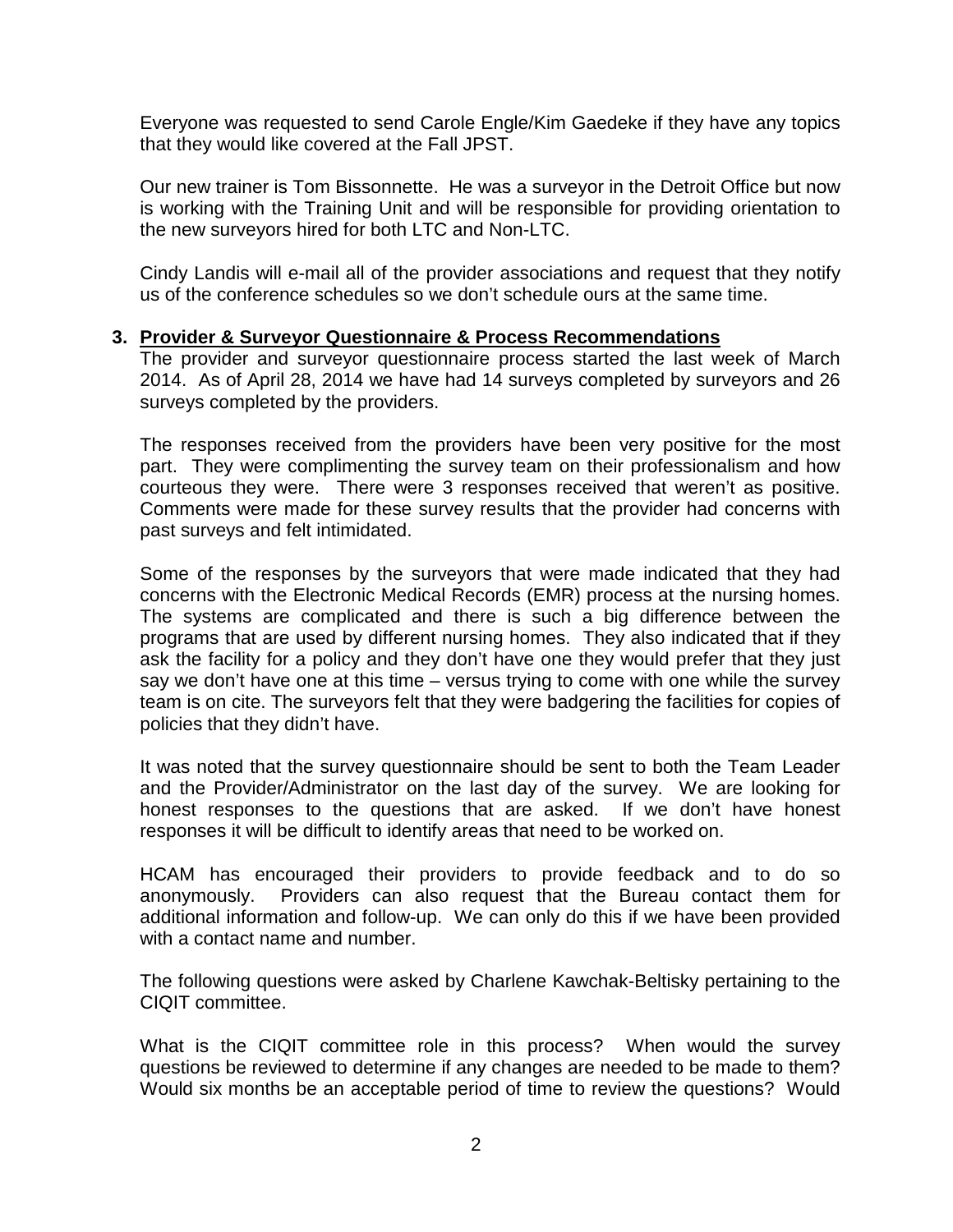additional questions be added if a new process has been put in place that would make the questions more current and provide more relevant information?

Would updating the questions provide assistance in determining if additional training needed to be done for specific areas or to provide topics that could be covered during JPST conferences? Director Engle indicated that she was not opposed to the questions being changed from time to time but that 6 months was too short a period of time and only half of the providers would have had a chance to respond to the surveys.

Charlene wondered if it would be a good time to start preparing the  $2^{nd}$  version of the questions to coincide with the annual survey cycle.

Could the CIQIT committee analyze the responses that were received from the surveys to be used with the annual report that is prepared for the Legislature?

Director Engle indicated that some of the survey issues that are reported could be isolated. However, if we continue to receive the same issues from different facilities than we would review it to see if additional training would be needed. Waiting for one year will give us a better idea of ongoing issues and not something that is an isolated issue.

Sarah Slocum indicated that she would like to start a survey process with the local Ombudsman as well. They could ask them questions to see if they were contacted prior to the investigation, was there additional information that they could provide to the State prior to them conducting the investigation, etc.

It was requested that the Ombudsman's e-mail address be added to the e-mail that is sent to the providers and surveyors so they know when the survey was sent out. The e-mail address that she would like use is sitco@michigan.gov.

An e-mail will be sent to the Team Secretary's requesting that e-mail addressed be added.

Charlene presented Director Engle with a copy of the Process Recommendations that the CIQIT committee had put together. Director Engle indicated that this was the first time she had received this document and would like some time to review the recommendations.

#### **4. Communication Strategy Recommendations Document**

In the January 15, 2014 meeting the CIQIT presented a document that made the following recommendations:

a. CIQIT recommends that there be an overall external communication strategy and an internal communication strategy for which CIQIT will be responsible.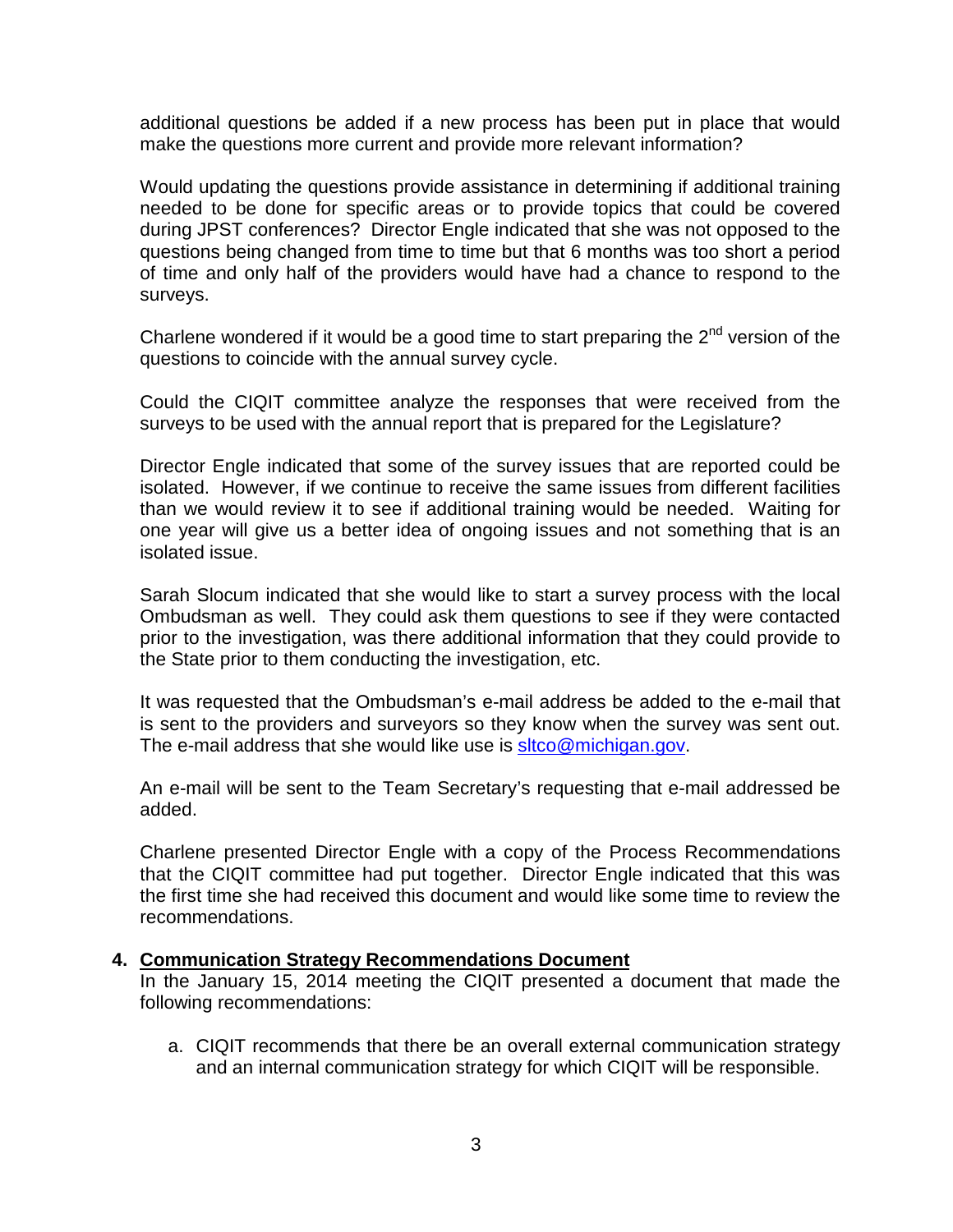- b. Workgroup actions items, recommendations, and Stakeholder workgroup decisions will be reported.
- c. Request LARA to provide a dedicated page on their website to house PA 322 project information and an e-mail address so people can submit public comments, suggestions and ask questions regarding the process (we need to know timeline for the website and e-mail address)
- d. Request LARA to develop a Bureau website to facilitate the sharing of up-todate information and a common and clear understanding of Bureau expectations while providing an opportunity for provider and consumer feedback. List to include but not limited to:
	- Current Issues
	- Process and form changes within the Bureau
	- Educational calendar of events
	- One Vision clarifications
	- Featured Best Practices that support person centered approaches
- e. Request LARA to develop a system and acceptable timeline for addressing public comments and questions and determine who will be responsible for responding.
- f. Each workgroup will develop and all schedules of future meetings (timeframe) to be posted on the LARA website
- g. Committee members will identify agencies that can provide links to the LARA postings (such as, OSA, HCAM, LeadingAge, MCMCF, Ombudsman, DHS, and Medicaid etc.).
- h. CIQIT will work with LARA public affairs staff to develop and issue a press release announcing the PA 322 workgroups/initiative and inviting input (Press release cannot be shared until website and email address has been established).
- i. Formalize a two-way communication process for the three workgroups to make recommendations to the Steering Committee and LARA, including a feedback mechanism that explains why or why not a recommendation was acted upon.

They were wondering if Director Engle had an opportunity to review the recommendations and if she had any response to the recommendations. Director Engle indicated that she had not had a chance to review these and check to see which ones would be doable and which ones won't work and why they won't. She will review these prior to the next schedule meeting in July and be better able to respond to them at that time. Director Engle also indicated she would touch base with our IT staff to see if there will be any issues with firewalls, etc. that would prohibit some of the recommendations from being implemented.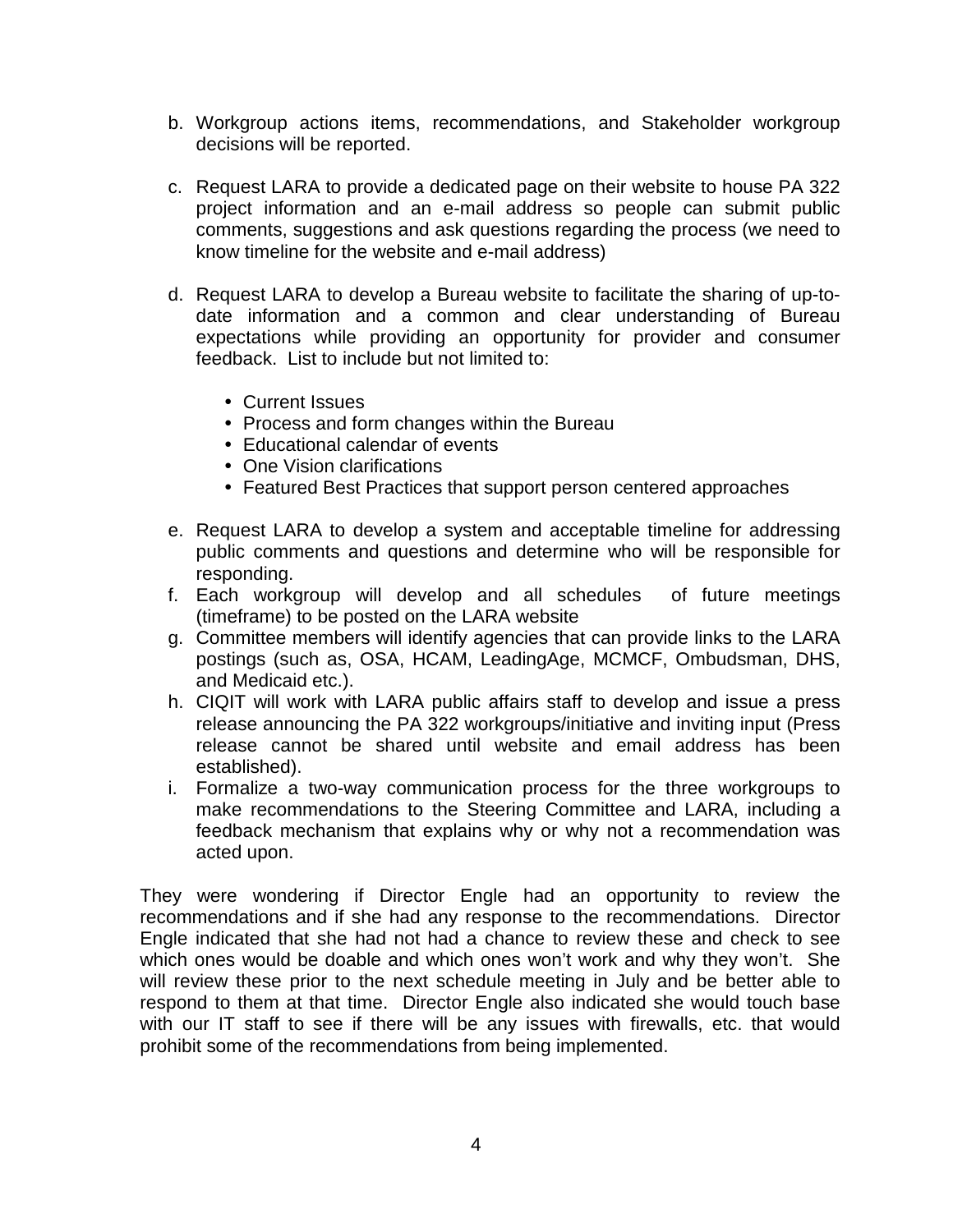Comments were made that the providers found the notifications that are being sent out on the list-serv very helpful and were greatly appreciated.

#### **5. Committee Reports**

Beth Bacon indicated that at the present time the Clinical Advisory Committee is not meeting. The meeting was held with Senator Hansen regarding the requested changes in PA 322 and they had a very good meeting. After discussing the issue with them Senator Hansen agreed that there should be an amendment made to the language in PA 322. The request was made that the amendments to PA 322 won't change the facilities ability to develop their own best practices that are working so well for them currently. Once the amendments are drafted – they will send a copy to all of the committee members.

Charlene provided the report for the CIQIT committee. Their last meeting was last week and the IT workgroup is working on developing questions to use with the Computer Concierge program.

The committee met with Matt Younger who is with the Long Term Care area in Missouri. He discussed the different approaches that were used in Missouri to communicate more effectively; town hall meetings, updating information on their website. etc. The Training that is provided to the CNA's includes a discussion on how to answer the following question "What do you do for abuse?". The CNA's are taught that all they are looking for is a response that tells them that they know there is a policy and that something should have been reported. They have a full time State Cultural Change coordinator that provides the training and is the liaison between survey teams and the providers. This individual will also provide advice to the facilities on how something should be done. This position is funded with 75% of the funds coming from the Feds and 25% coming from the State.

The IT group met this morning. They would like to move forward with the Computer Concierge pilot program. They are working on defining objectives for this process with the idea of launching this in July. They have 6 facilities identified that are willing to assist with piloting this program. Gail Maurer will be monitoring this process. Surveyors have identified that the Electronic Medical Records is such a time consuming process that it does slow down the survey process.

On the IT front we have signed off on the MIACTS program. We are currently working on the State Agency Scheduling Tool program. Peggy Garabelli is the project manager. This program will be set up to refine the scheduling process down and show where the surveyors live and who is the closest surveyor to the facility. The anticipated date that this will be in effective is the end of August or beginning of September. This will also assist us in better coordinating the surveys and meeting the federal timeframes established by CMS.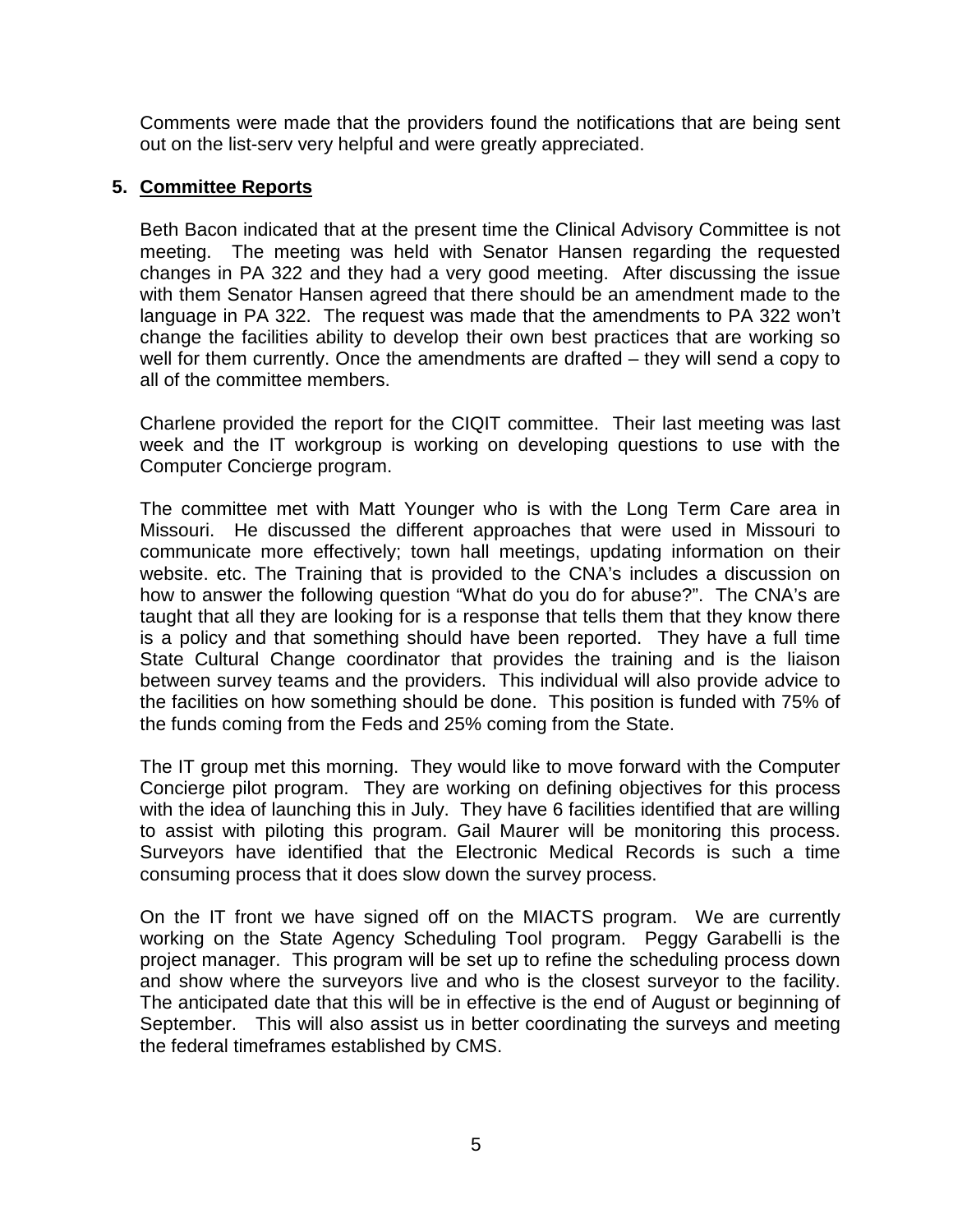Director Engle updated the Stakeholder Committee on other changes with the Bureau. We have completed moving all of the Bureau's employees to the Ottawa Building so we are now under one roof. There have been some legislative changes that will be changing how we do our processes effective July 1, 2014. They are working on formalizing the processes for the Allegation Section in Health Professions. The AG's office will now be representing the Department in all of the hearings that are requested for the abbreviated surveys. Surveyors will be attending the hearings as well.

There was some discussion of the IDR/IIDR being submitted electronically to MPRO. Kim & Gail will work with MPRO on this issue.

#### **6. Next Meeting Date: July 16, 2014**

The next meeting will be held at 1:30 p.m. on Wednesday, July 16, 2014 at the Michigan County Medical Care Facilities Council.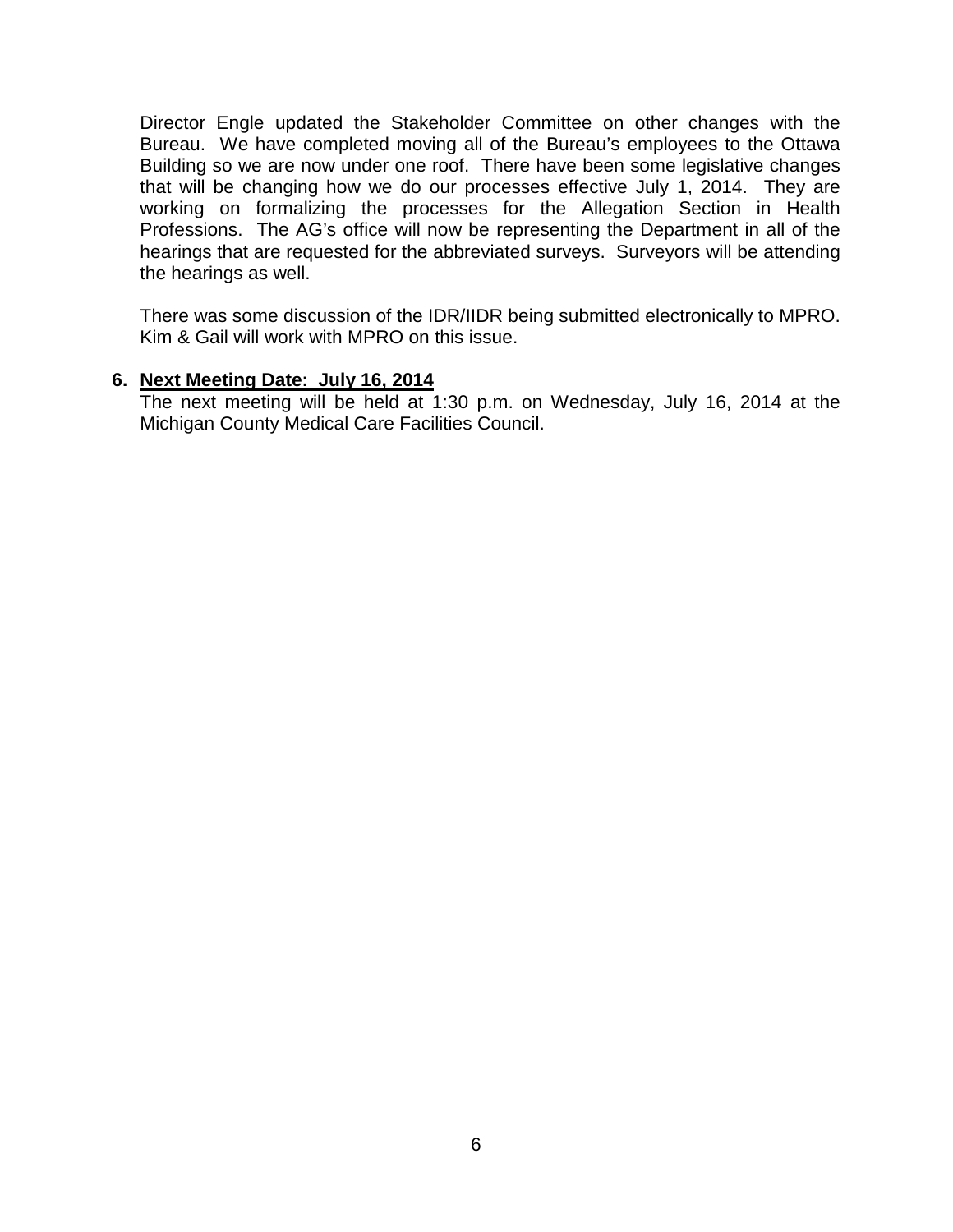### **STAKEHOLDER COMMITTEE**

Meeting | Michigan County Medical Care Facilities Council – Mac Building JULY 16, 2014

#### **MEETING MINUTES**

| <b>Participants</b>                              | Attended:                                   |
|--------------------------------------------------|---------------------------------------------|
| <b>Bureau of Health Care Services</b>            | Carole Engle, Bureau Director               |
|                                                  | Kim Gaedeke, Admin Director                 |
|                                                  | Gail Maurer, Interim Division Director, LTC |
|                                                  | Cindy Landis, LTC Exec Assistant            |
| Health Care Association of Michigan              | <b>Beth Bacon</b>                           |
| (HCAM)                                           |                                             |
| <b>MI County Medical Care Facilities Council</b> | <b>Renee Beniak</b>                         |
| MI Peer Review Organization (MPRO)               | Donna Beebe                                 |
| MI Long Term Care Ombudsman                      | Sarah Slocum                                |
| <b>Consumer Representative</b>                   | Sylvia Simons by phone                      |

Notes taken by: Cindy Landis

#### **1. Review of the minutes from the April 29, 2014 meeting**

Director Engle asked if everyone had a chance to review the minutes from the April 29, 2014 meeting and if there were any changes. A few corrections needed to be made in the notes reflecting the Grand Rapids Visitor Bureau instead of the Greater Lansing Visitor Bureau and a couple typos were noted.

#### **2. Review of the Communication Strategy Recommendations Document**

Director Engle reviewed the Communication Strategy Recommendations document and didn't see anything to problematic. She thought they were well thought out and would assist with better communication and transparency. Director Engle will get with our IT staff and work with them on what we need to do to get the ball rolling. Some of the items will be easier to implement than others.

#### **3. Committee Reports**

The **Communication CIQIT** committee indicated they just conducted a short meeting and discussed the survey monkey results that have been received. They plan on another short meeting soon and will identify the work they will start on in the fall.

The **Clinical Process Guidelines** committee had nothing to report at this time but will be meeting in August to work on an update on the use of Bed Rails.

**IT Workgroup** is working on the Concierge Pilot program which is going very well. They are working on setting up surveys using this program and have been working with Eugenia Dumlao-Reedy and Tom Bissonnette. They have done a beautiful job very quickly providing the information needed and setting up the surveys.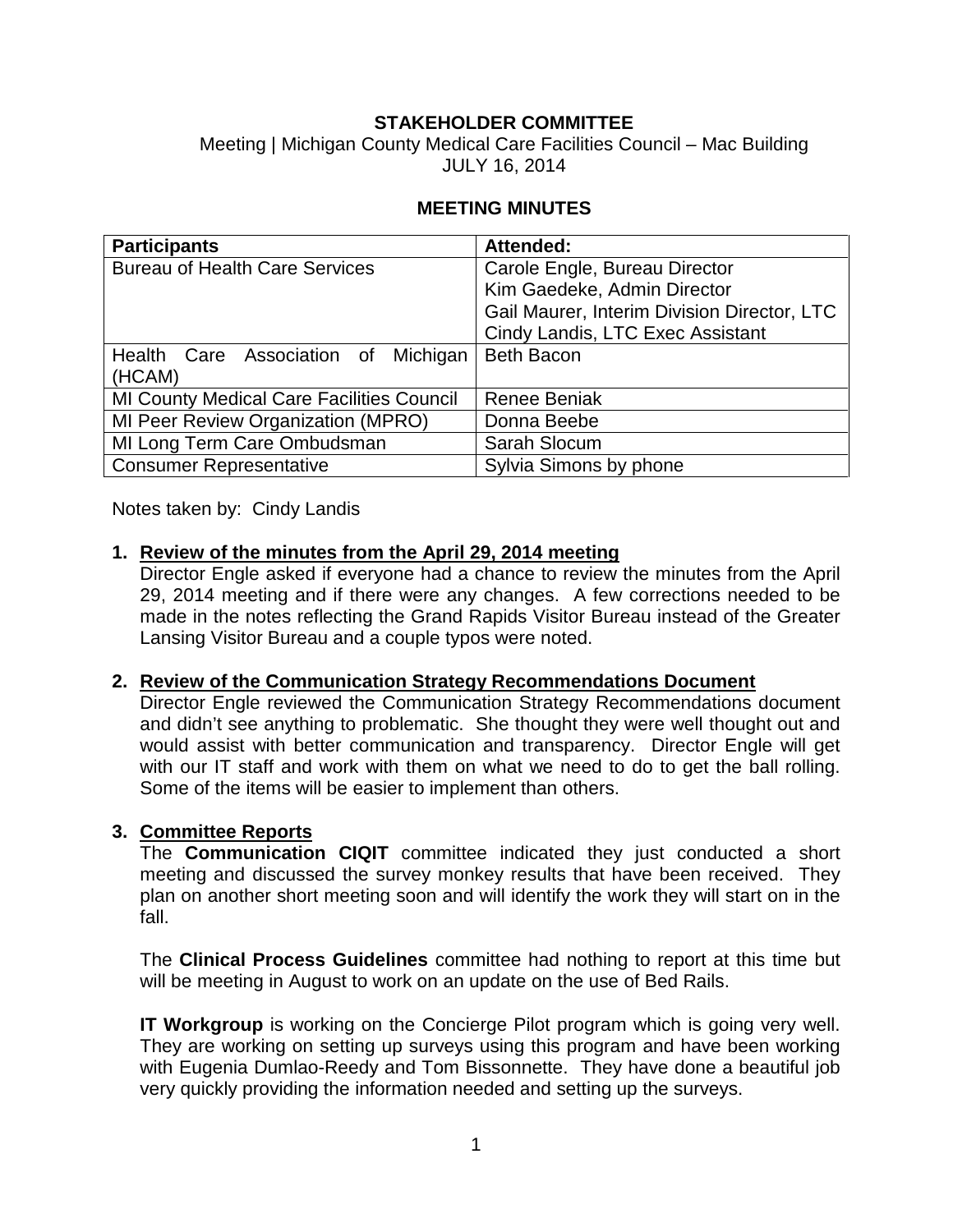The committee will work on a presentation for the JPST. The feedback so far has been extremely positive from both surveyors and providers. This program could also be used in the future for the residents and their families.

Challenges to this program have been identified: The State Agency would like to have dedicated laptops and feel that would be the optimal situation at the facilities. However, that may not be something that all facilities will be able to provide. Surveyors are having some issues with using the state equipment because of the firewalls the facilities have in place.

The responses that have been received back on the Survey Monkey so far have been very positive, especially with the interaction between the surveyors and the facilities. The team secretary is sending an e-mail to the Administrator of the Facility and the Team Leader for the survey team. It is requested that everyone complete the survey right away while everything is to still fresh in their minds. There was also a question about expanding this to include the abbreviated survey process. Director Engle indicated that at this time it might not work to modify the process. It would be better to wait until we have gone through a full survey cycle and then see about adding the abbreviated surveys as well.

There have been some changes with personnel in the Long Term Care Division. Tim Smith has been moved into the Pharmacy area and is no longer working with the Long Term Care Division. We don't anticipate filling his position. John Rojeski is the only Licensing Officer in Lansing.

We have two survey monitors out on leave of absences currently and another one going out shortly. This is providing us an opportunity to test out the skills of other Managers and surveyors. We have Interim Managers in place to assist.

Director Engle indicated that the Division Director position for the Long Term Care Division has been posted and interviews will be conducted tomorrow. Very few individuals applied from the outside. Those that did didn't follow the instructions on applying for this position and supplying the required documents. We have 4 internal candidates that will be interviewed.

During the first year Carole was the Bureau Director we didn't fill positions until we could demonstrate that those positions needed to be filled. Approximately three months ago it became obvious that positions needed to be filled and we started to fill them as they became available.

The combination of the Complaint surveys and the annual's surveys has worked well. The culture of the surveys has changed. When citations are issued they are issued without berating individuals for what they didn't do. Some of the surveyors needed a refresher course on treating someone they way that would want to be treated. That tone will also be reflected with the Survey Monitor's as well.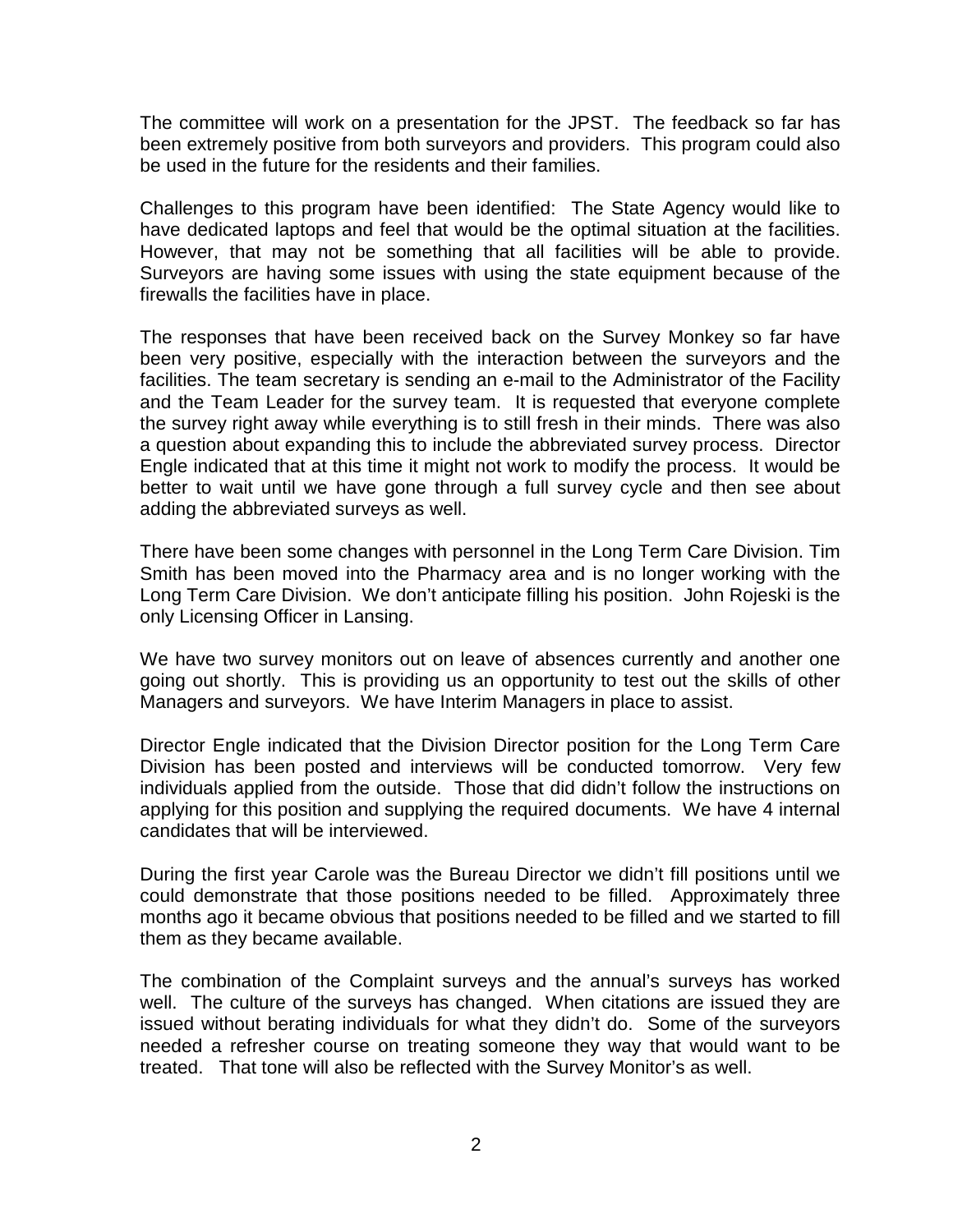The Long Term Care Division is also looking at how we can combine the annual surveys with the Complaints and Fri's more efficiently and are looking at the facility in terms of past performance. If the facility is one that has always done very well during the annual surveys and normally doesn't have a lot of issues – we may have a longer interval between the surveys. Those facilities that are performing poorly will be surveyed sooner. It was noted that even an excellent facility can go downhill very quickly due to Management changes or other issues.

Providers wondered if during the exit conference with the facilities the facilities could ask more questions regarding the citations if any they would be cited for – instead of having to wait until the report was issued. The response that was given was the information provided at the exit interview is preliminary and isn't set in stone. The reports are written and then given to their Manager's to review. The Survey Monitor's will edit the report and may change the S/S of a tag during their review of the report. It is not very often that the S/S will go from a lower S/S to a higher one  $$ normally it would be the other way around.

We are working with CMS on a State Agency Scheduling Tool that will allow us to more efficiently schedule the surveys and the surveyors that will be assigned to that survey. We are cautiously optimistic that this will be in place shortly.

Sarah Slocum indicated that she is receiving the e-mails that indicate that the SOD has been issued – however, they do not provide any information so she can identify which facility this was for. Sarah was wondering if there was something that could be changed on these e-mails to identify the facility name.

Donna Beebe provided an in-depth update on changes occurring in MPRO. She indicated that within 10 days or so the final contract should be signed and indicated will include some changes on the regions that were decided by CMS.

Renee Beniak asked about the e-mails that she periodically gets with the IDR results. She indicated that the information that is provided is extremely helpful. This information would allow them to work with facilities on quality improvement trends, etc.

Renee Beniak, Sarah Slocum and Beth Bacon requested that they be included on the e-mails that are sent out on the IDR results. Gail Maurer indicated she would check into this and see what the process is and if this is something that could be accommodated. There was also discussion that the facilities feel that what they submitted wasn't taken into consideration during the review of the IDR request. Gail indicated that at times the facilities submit so much documentation it is difficult to determine what actually pertains to the citation. It would be helpful if the facilities only submit the documentation that supports the facility.

The planning for the Fall JPST is well underway. The planned theme is Person Centered Culture and how it fits in with the regulations. Director Engle gave Kudo's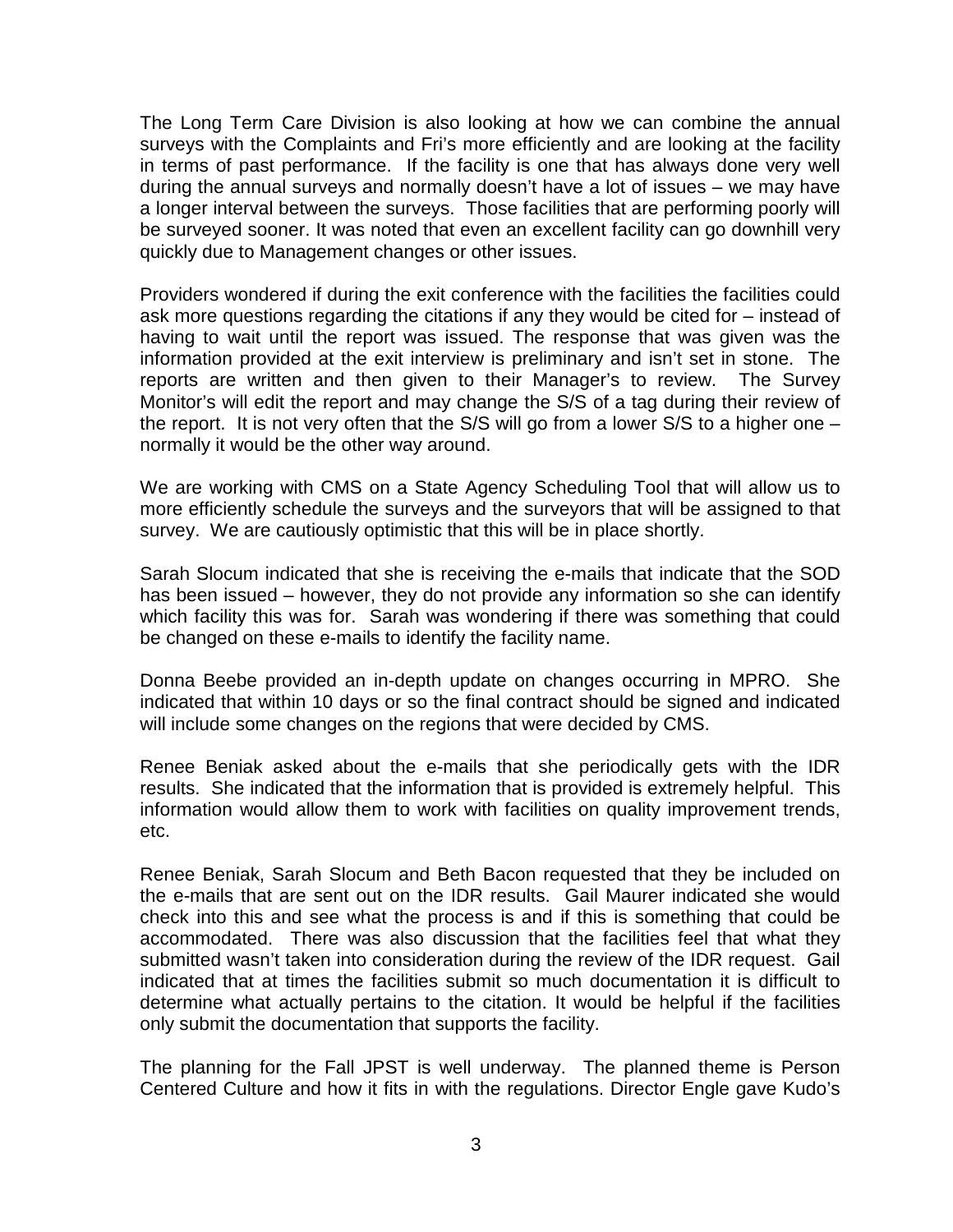to Tammy Bagby and Tom Bissonnette for a great job with the training and organizing of the JPST.

In 2015 we will be back in the DEVOS Place on March 24, 2015 and September 29, 2015 for the Spring and Fall JPST.

In 2016 we will be in Lansing on April 5, 2016 and September 27, 2016 for the Spring and Fall JPST.

#### **4. Next Meeting date: October 15, 2014**

The next meeting of the Stakeholder Committee is October 15, 2014 and was going to be held at the LeadingAge Office. The location of the meeting has been changed to the Ottawa Building, Conference Room C on the first floor.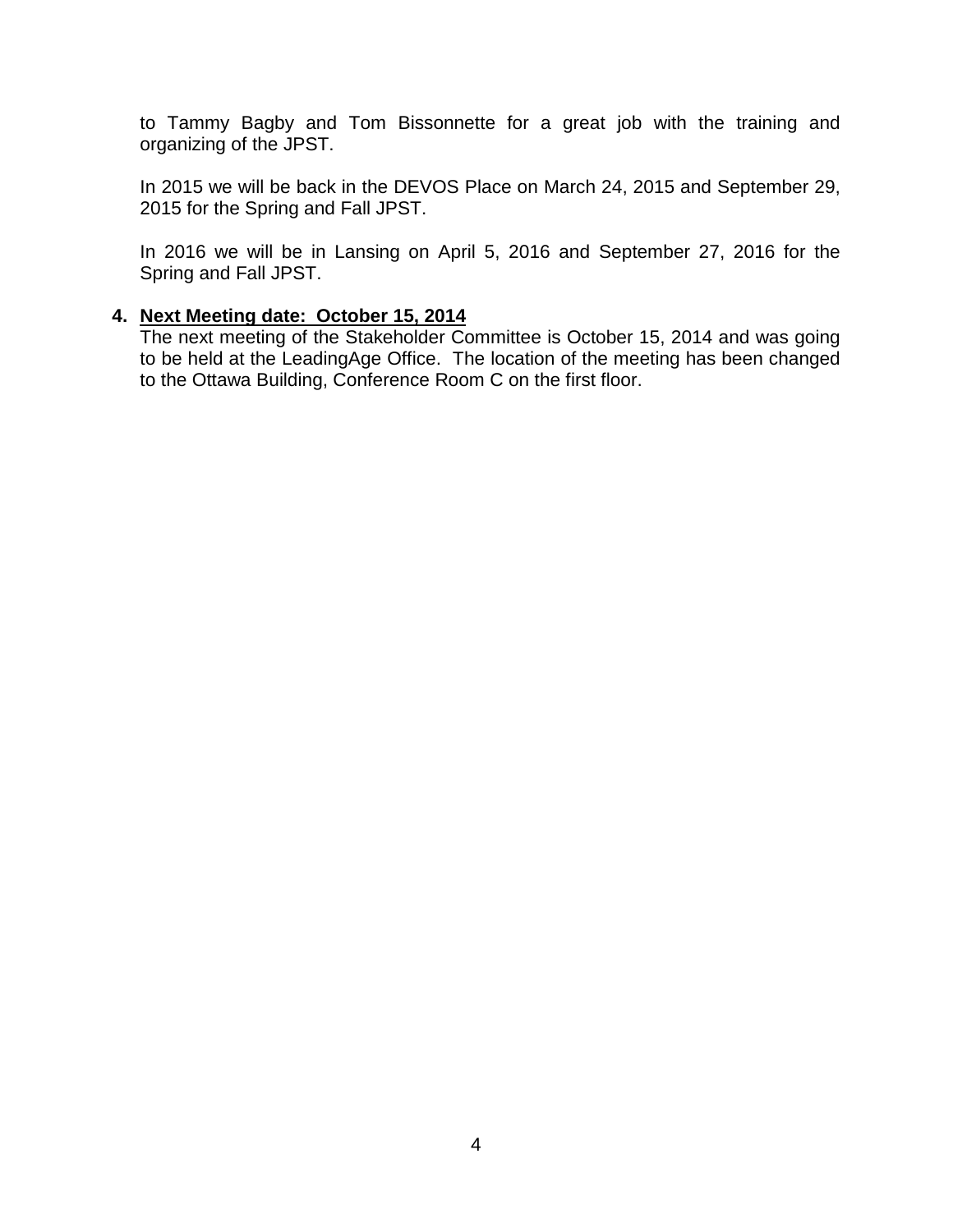### **STAKEHOLDER COMMITTEE**

#### Meeting | Ottawa Building, Conference Room C October 15, 2014

#### **MEETING MINUTES**

| <b>Participants</b>                              | Attended:                           |
|--------------------------------------------------|-------------------------------------|
| <b>Bureau of Health Care Services</b>            | Carole Engle, Bureau Director       |
|                                                  | Kim Gaedeke, Admin Director         |
|                                                  | Gail Maurer, Division Director, LTC |
|                                                  | Cindy Landis, LTC Exec Assistant    |
| Michigan<br>Health Care Association of           | <b>Beth Bacon</b>                   |
| (HCAM)                                           |                                     |
| <b>MI County Medical Care Facilities Council</b> | <b>Renee Beniak</b>                 |
| MI Peer Review Organization (MPRO)               | Donna Beebe                         |
| MI Peer Review Organization (MPRO)               | Charlene Kawchak-Beltisky           |
| Michigan Medical Directors Association           | Dr. Mark Jackson                    |

Notes taken by: Cindy Landis

#### **1. Review of the minutes from the July 15, 2014 meeting**

Director Engle asked if everyone had a chance to review the minutes from the July 15, 2014 meeting and if there were any changes. No changes were noted.

#### **2. Follow-Up to Fall JPST**

Director Engle felt that the Fall JPST went very well. We haven't received the comments back yet but will provide that information at a later date. There didn't seem to be any major concerns expressed for this meeting.

It was recommended that the theme for the Spring JPST be cultural change. Any suggestions please let Director Engle know. Director Engle also indicated that technology should also be a part of any JPST that we have.

The JPST trainings for 2015 will be held at the DEVOS Place in Grand Rapids The JPST trainings for 2016 will be held in Lansing – the location to be identified later.

**3. Computer Concierge project's recommendations. Approval requested by the Stakeholder Committee for formal adoption of the best practice protocol, establish an implementation date and determine where/how the protocol and tools will be housed for provider/surveyor access and future training plans.**

It was agreed: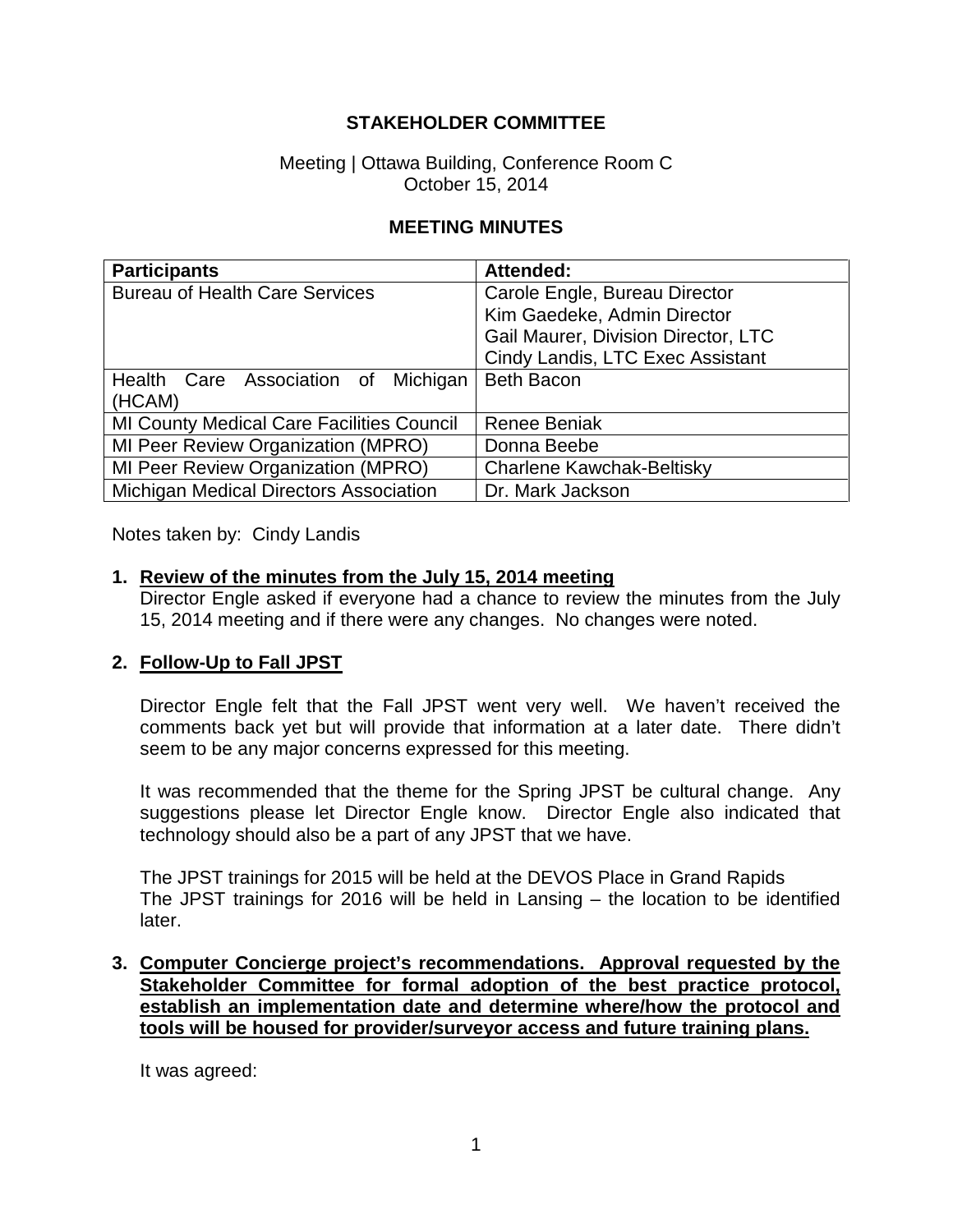- a. Protocol in final format for the Computer Concierge project should be sent to the Stakeholder Committee members for review and approval.
- b. If approved, they would request an estimate on the implementation date of the project.
- c. Determine how and when this project would be rolled out to the Providers and Surveyors.

Director Engle felt that it was a great idea to have the recommendations reviewed. She cautioned everyone that we can't require that they use the protocol. We can present it as a best practice but it will be up to the provider if they choose to use it and we will not cite a facility for not using the protocol.

The IT group agreed to send an electronic copy of the protocols to Cindy who will distribute it to the committee members for their review. This will be discussed at the January 2015 meeting of the Stakeholder Committee.

The thought at this time is that there would not be many changes. Training/orientation to the Computer Concierge program was discussed. It was also discussed that this will be of benefit to the providers because it will cut down on the amount of time that they deal with surveyors and providing them with copies of documents.

It was also suggested that if facilities put together a binder/manual it could be given to the surveyors when they enter the facilities. Then they would have the information they need to obtain the records. The surveyors would need to be provided the link to the system and a temporary password to get into the system. It should also provide a go to person that the surveyors can ask questions of if they need assistance with the computer program that the facility uses. It should also be stressed to surveyors that they only need to print out the documents needed to support the citation. They don't need to print out documents if they are not citing the facility. Surveyors should also be made aware that this information has been made available for them to use during the survey process and it shouldn't be turned down.

It was requested that the Computer Concierge program be added to the annual survey preparation so the surveyors become used to asking for this information. If it's available it should be requested at the beginning of the survey; with the understanding that not all facilities will participate in this program and are not required to.

CMS might also be interested in this program  $-$  it can be used to promote the positive survey process and full utilization of electronic medical records.

#### **4. Committee Reports**

The **Communication CIQIT** committee accomplished what was requested by the Department. At this time there will not be any changes made to the survey monkey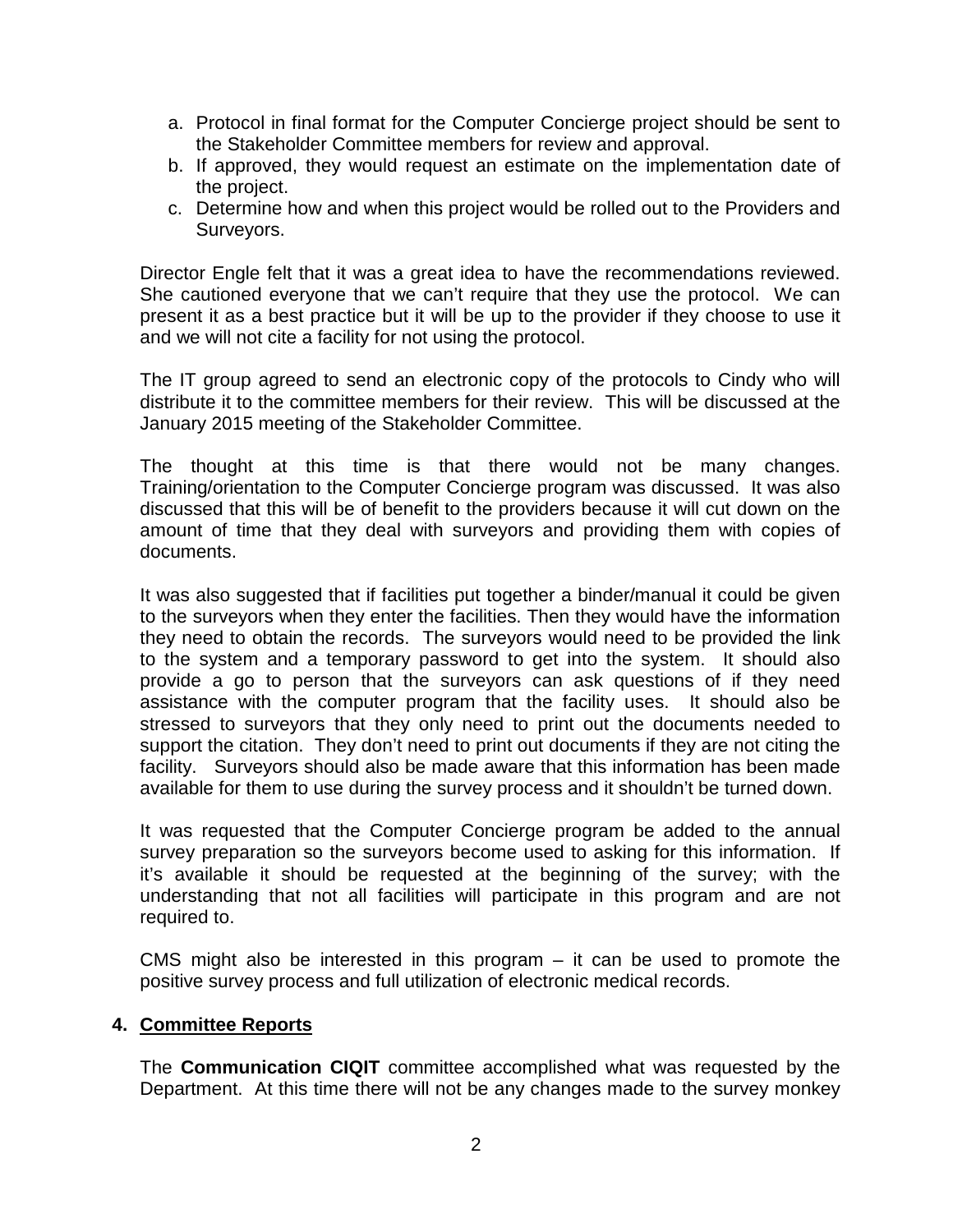process until after the first year that it has been used. Questions can be reviewed and modifications made at that time. The CIQIT committee doesn't have any further projects to work on and will wait for future assignments.

Gail Maurer presented some information on the responses that we have received so far for the Survey Monkey. For the most part the responses have overall been better than we had anticipated from the providers. We are receiving 4.9% to 5.08% positive satisfaction rating from the providers. 80% to 90% of the surveyors have received positive comments with most of them being mentioned more than once.

The **Clinical Process Guidelines** committee had worked on a draft policy for the Bed Rails. Beth wanted to send it back to the committee members for review before it is submitted to the Stakeholder Committee. They hope to have that ready to distribute by the January 2015 meeting.

Charlene Kawchak-Beltisky from MPRO asked if the Bureau was still requesting Directed POC's and Directed In-Service training. MPRO used to do these for the Bureau.

The response was that at this point and time we do not have a contract with MPRO to perform those services. The facility is responsible for securing a consultant as long as they are a valid consultant. The facility is paying for the consultation and is responsible for the outcome. It was also indicated that since MPRO processes the IIDR review there was a question about a possible conflict of interest. Charlene indicated there is no conflict they use different staff for both processes.

For Special Focus Facilities the question was asked does the Department want to know who the third party consultant is. The letter doesn't request that information at this time or provide information on who to use. This is something that can be looked at during the January meeting. The question was also asked what happened to the listing of Special Focus Facilities that we used to have on our web page. Director Engle replied CMS requested that we take it down.

Beth Bacon had some questions regarding the Life Safety Code guidelines/waivers that have been issued in the past. One of the questions was regarding the use of power strips. In the past Life Safety code has used the state regulations regarding the use of power strips. This was not in synch with the requirements from CMS. Gail indicated that the CMS guidelines are not a regulation, which would trump the state regulations. So we will follow the state regulations regarding the use of power strips.

Gail also indicated that she would talk with Bruce Wexelberg (CMS) and send out an e-mail with clarification.